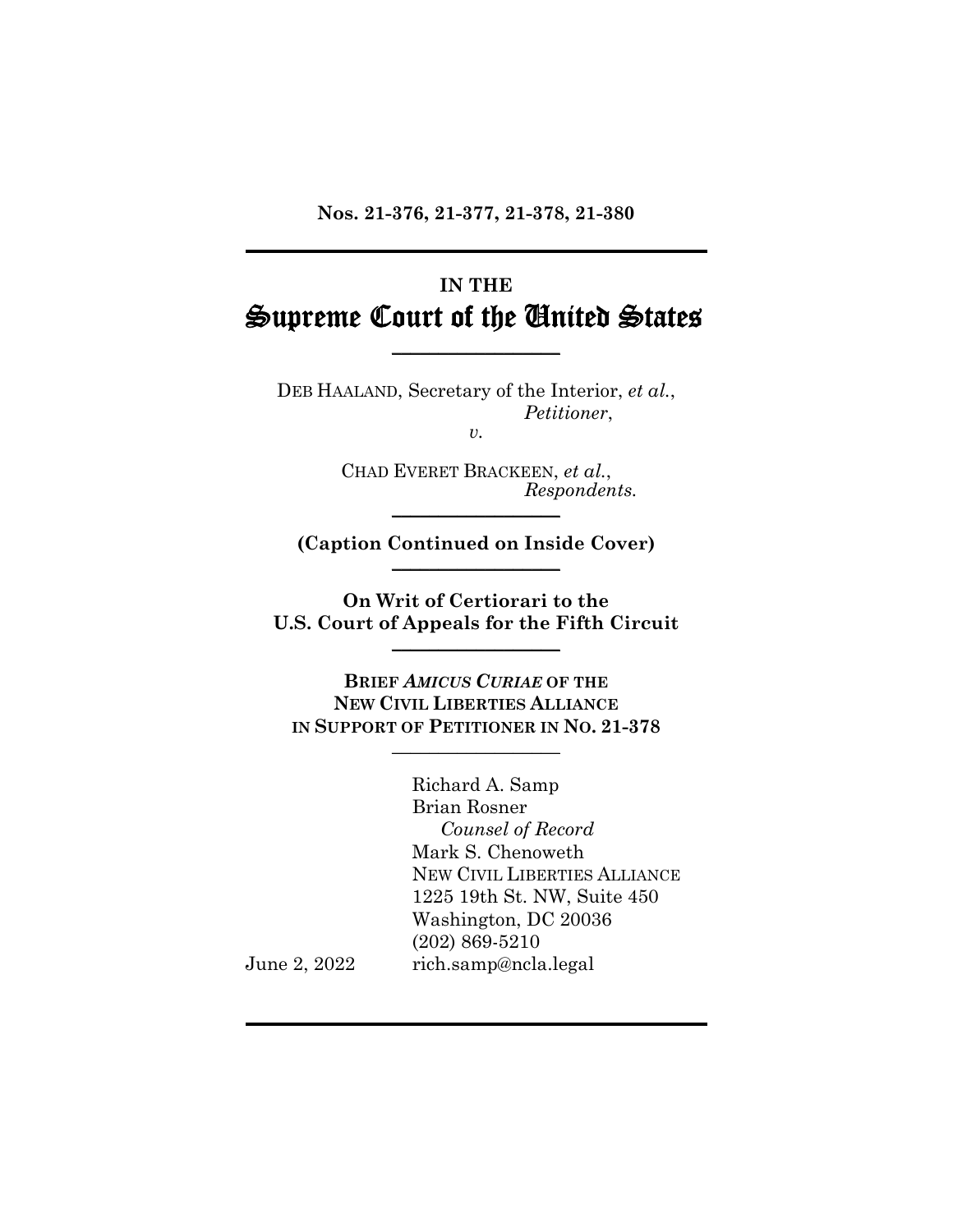CHEROKEE NATION, *et al. Petitioners*,

*v.* 

**\_\_\_\_\_\_\_\_\_\_\_\_\_\_\_\_\_\_**

 CHAD EVERET BRACKEEN, *et al.*, *Respondents.* 

\_\_\_\_\_\_\_\_\_\_\_\_\_\_\_\_\_\_

 STATE OF TEXAS, *Petitioner, v.* 

 DEB HAALAND, Secretary of the Interior, *et al.*, *Respondents.*

 $\_$ 

 CHAD EVERET BRACKEEN, *et al.*, *Petitioners,* 

*v.* 

 DEB HAALAND, Secretary of the Interior, *et al.*, *Respondents.*

\_\_\_\_\_\_\_\_\_\_\_\_\_\_\_\_\_\_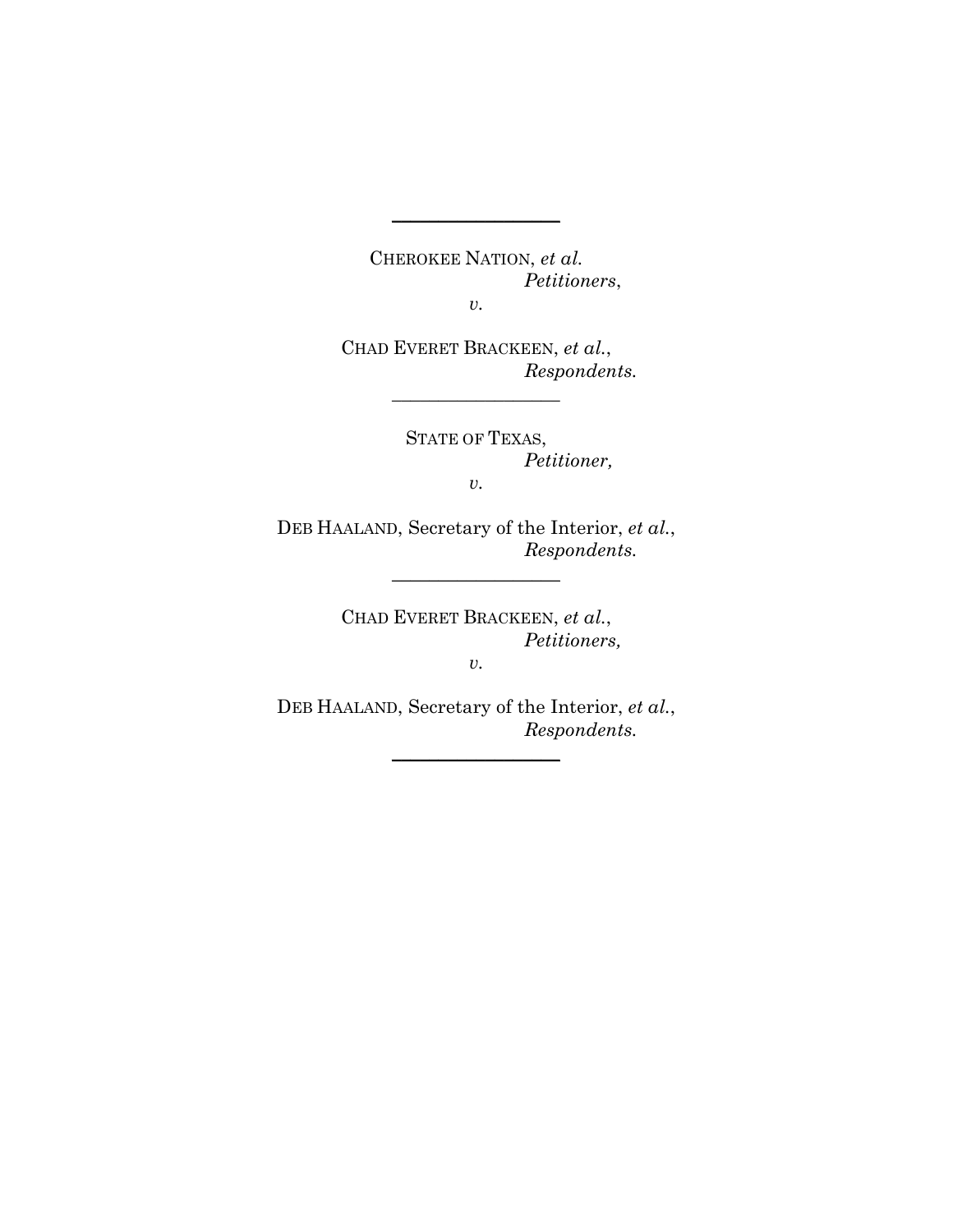# **QUESTION PRESENTED**

*Amicus curiae* addresses the following question only:

Whether the Indian Child Welfare Act, 25 U.S.C. §§ 1901-63, and its implementing regulations violate the nondelegation doctrine by allowing individual tribes to alter the child-placement preferences enacted by Congress.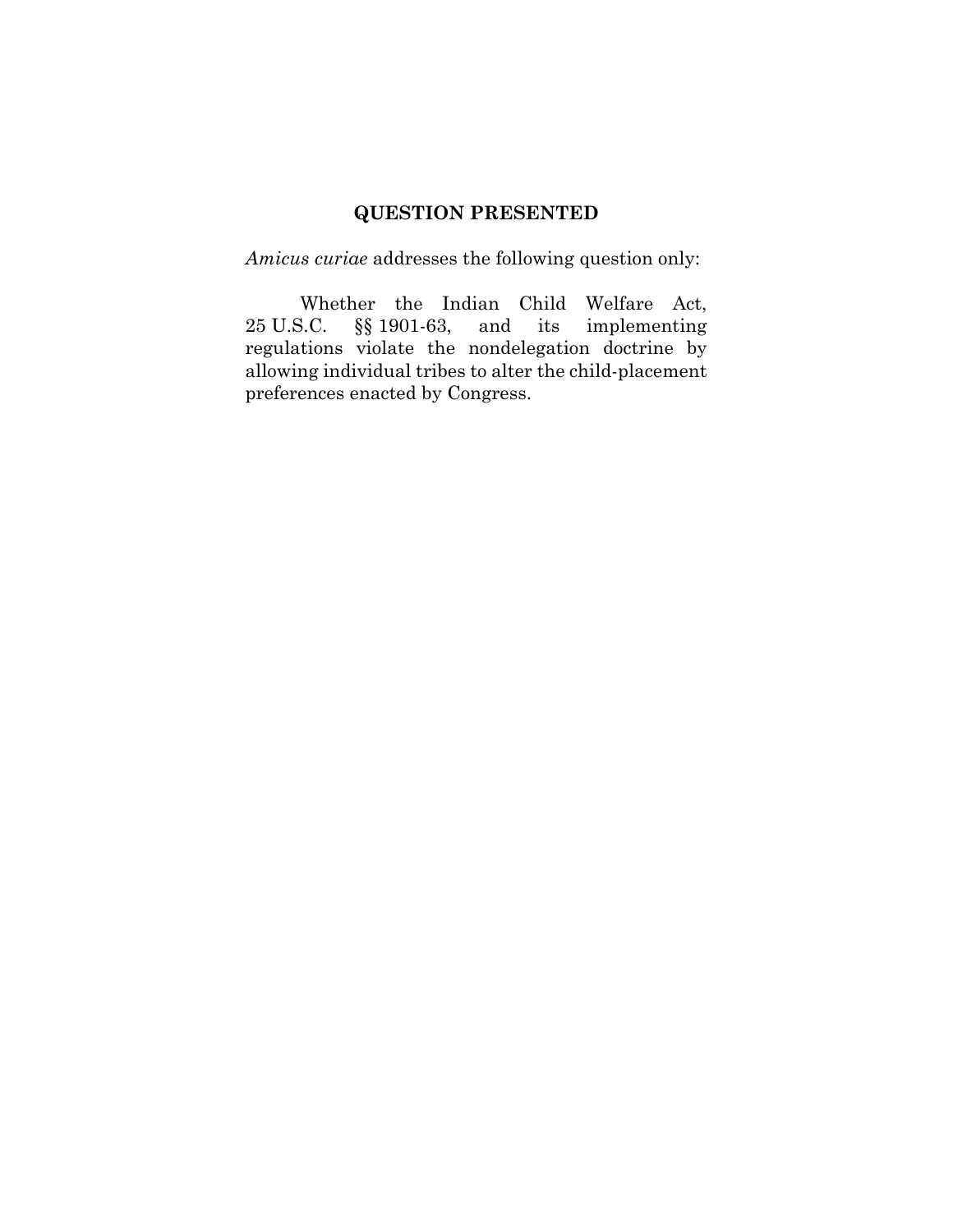## **TABLE OF CONTENTS**

|                   | INTERESTS OF AMICUS CURIAE 1                                                                                                                                                         |
|-------------------|--------------------------------------------------------------------------------------------------------------------------------------------------------------------------------------|
|                   |                                                                                                                                                                                      |
|                   |                                                                                                                                                                                      |
|                   |                                                                                                                                                                                      |
| I.<br>$A_{\cdot}$ | SECTION 1915(c) LACKS AN "INTELLIGIBLE<br>PRINCIPLE" TO WHICH INDIAN TRIBES<br>MUST CONFORM WHEN EXERCISING THEIR<br>The Vesting Clause Prohibits Any<br>Congressional Delegation of |
| <b>B.</b>         | The "Intelligible-Principle" Test<br>Requires, at a Minimum, that a<br>Law Provide Some Discernible<br>Standards to Guide Those to<br>Whom It Extends Authority12                    |
| C.                | Section 1915(c) Provides No<br>Guidance to Tribes Regarding<br>When and How They May<br>Exercise Their Authority to<br>Reorder Congress's Placement                                  |

ii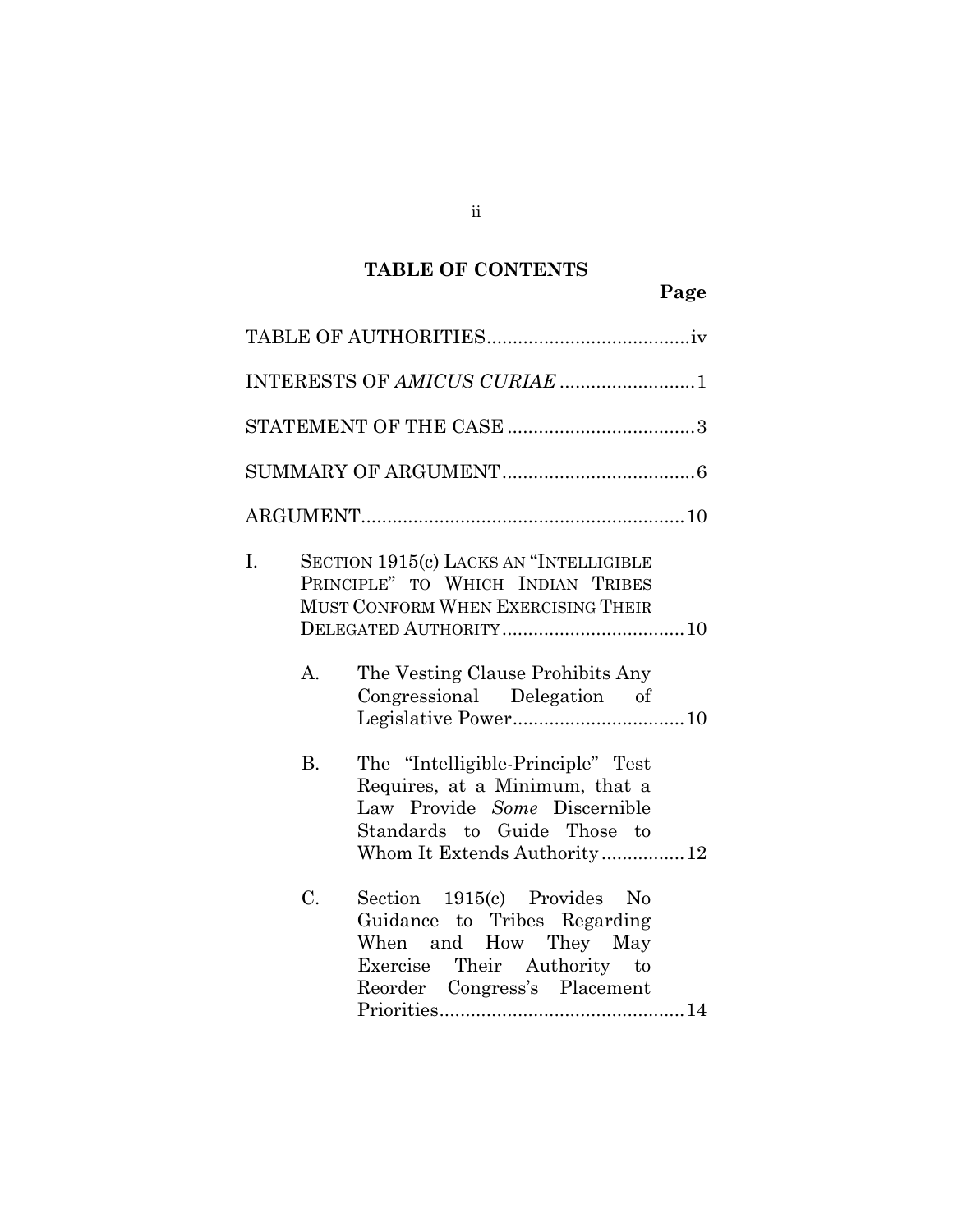| H. | SECTION 1915(c) VIOLATES THE VESTING |
|----|--------------------------------------|
|    | CLAUSE OF ARTICLE I BY DELEGATING    |
|    | LEGISLATIVE POWER TO ENTITIES        |
|    | OUTSIDE THE FEDERAL GOVERNMENT17     |
|    |                                      |

| A. |  |  | The Rationale for Judicial    |  |
|----|--|--|-------------------------------|--|
|    |  |  | Caution in Some Nondelegation |  |
|    |  |  |                               |  |

- B. The Attributes of Sovereignty Possessed by Indian Tribes Do Not Exempt Them from the Nondelegation Doctrine ....................... 21
- C. The Constitution Does Not Authorize Congress to Delegate to Indian Tribes the Legislative Power Congress Possesses Under the Indian Commerce Clause .............. 23
- CONCLUSION .......................................................... 28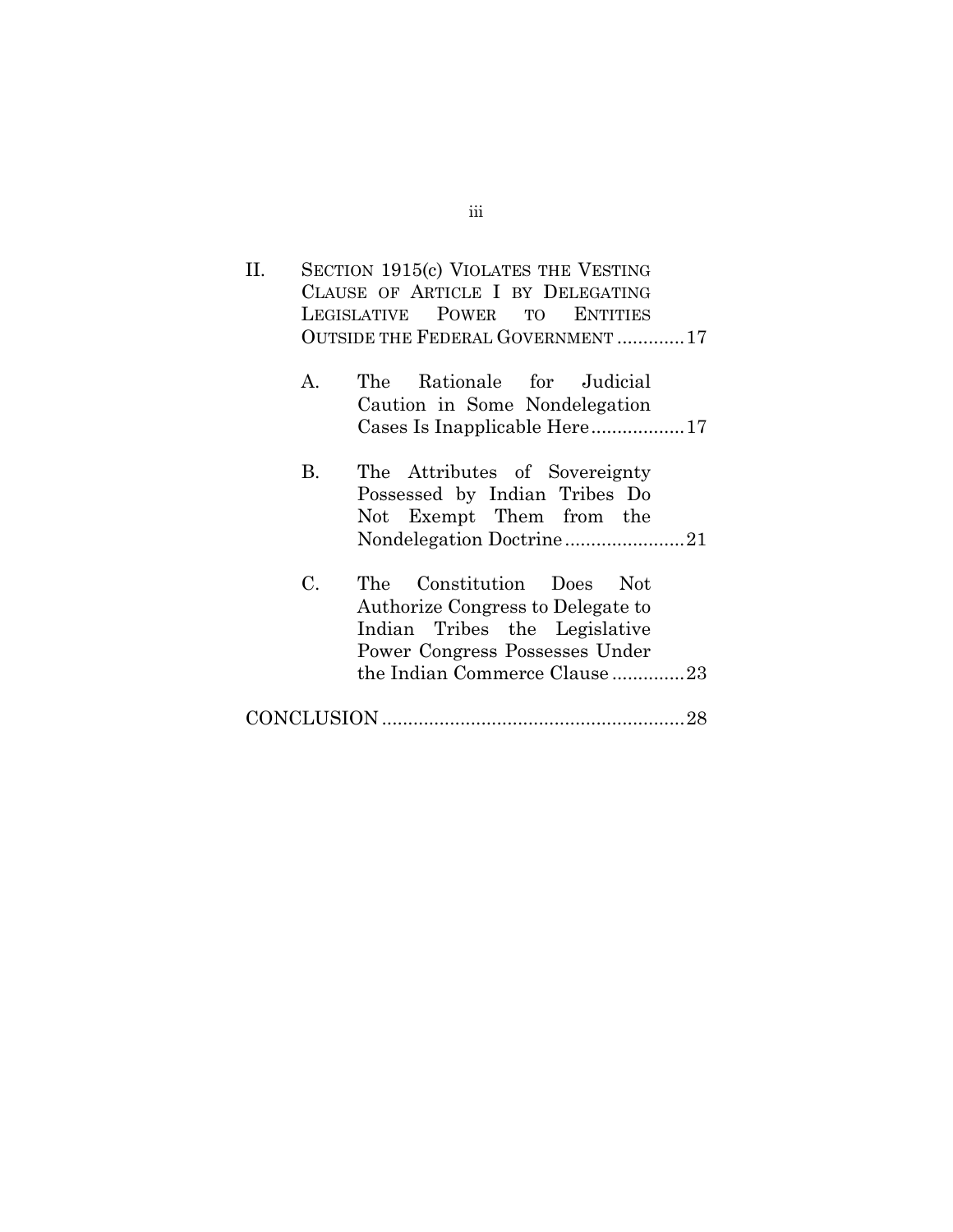## **TABLE OF AUTHORITIES**

**Page(s)**

## **Cases:**

| A.L.A. Schechter Poultry Corp. v. United States, |
|--------------------------------------------------|
|                                                  |
| Ass'n of Am. R.Rs. v. Dep't of Transp.,          |
| 721 F.3d 666 (D.C. Cir. 2013),                   |
| vacated and remanded on other grounds,           |
|                                                  |
| Carter v. Carter Coal Co.,                       |
|                                                  |
| Dep't of Transp. v. Ass'n of Am. R.Rs.           |
|                                                  |
| Gibbons v. Ogden,                                |
|                                                  |
| Gundy v. United States,                          |
| 138 S. Ct. 2116 (2019)  2, 6, 7, 11, 12, 13      |
| J.W. Hampton, Jr., & Co. v. United States,       |
|                                                  |
| Marshall Field & Co. v. Clark,                   |
|                                                  |
| Mistretta v. United States,                      |
|                                                  |
| Nat'l Ass'n of Regul. Utility Comm'rs v.         |
|                                                  |
| Plains Com. Bank v. Long Family Land &           |
|                                                  |
| Texas v. Comm'r,                                 |
|                                                  |
| United States v. Mazurie,                        |
|                                                  |
| United States v. Sharpnack,                      |
|                                                  |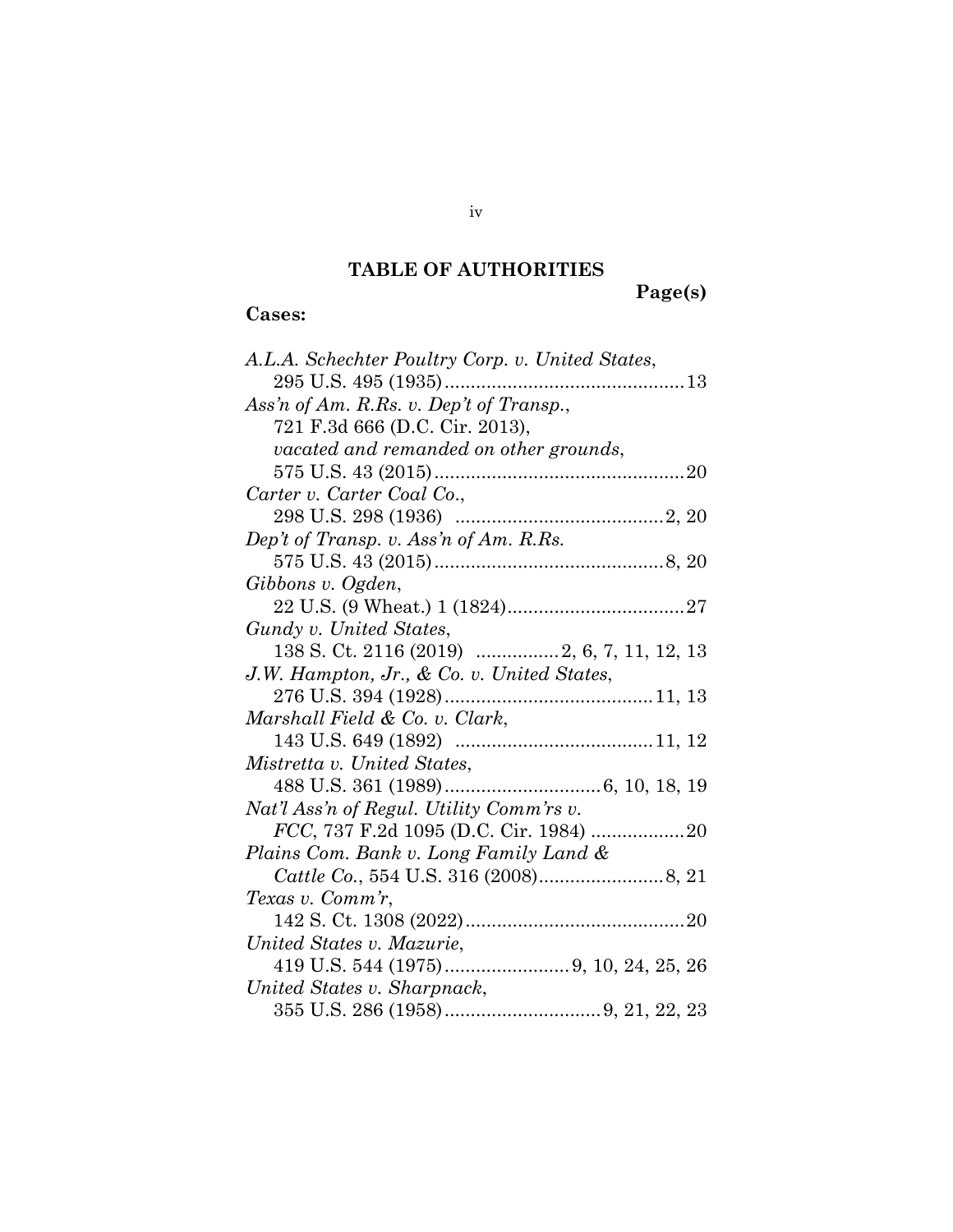# **Page(s)**

| Wayman v. Southard,                   |  |
|---------------------------------------|--|
|                                       |  |
| Whitman v. Am. Trucking Ass'ns, Inc., |  |
|                                       |  |
| Wilkerson v. Rahrer,                  |  |
|                                       |  |

## **Constitutional Provisions and Statutes:**

| U.S. Const., Art. I, $\S$ 1            |
|----------------------------------------|
| U.S. Const., Art. I, § 8, cl. 3        |
|                                        |
|                                        |
| Assimilative Crimes Act of 1948 (ACA), |
|                                        |
| Indian Child Welfare Act (ICWA),       |
|                                        |
|                                        |
|                                        |
|                                        |
|                                        |
|                                        |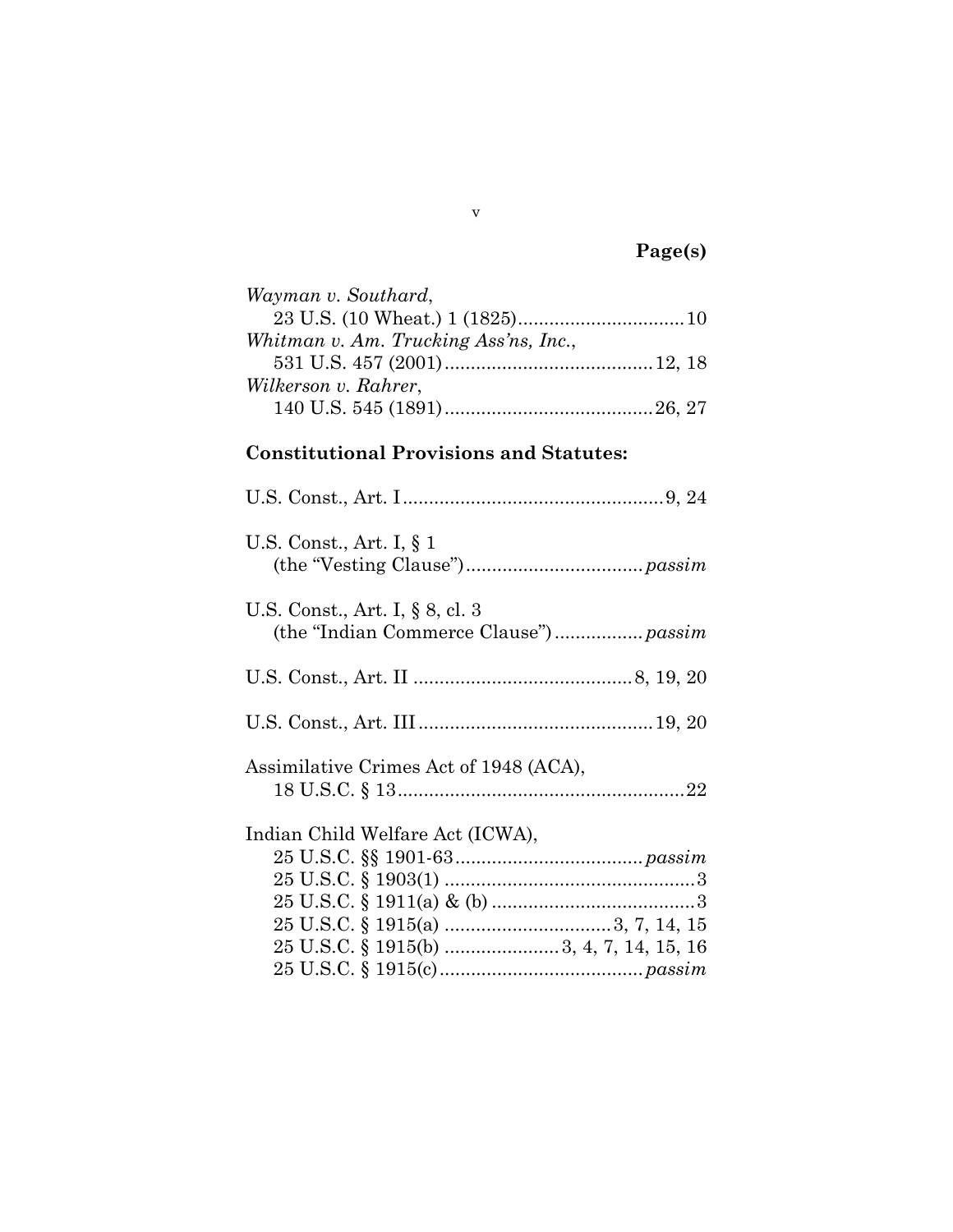# **Page(s)**

| Sex Offender Registration and Notification Act, |  |
|-------------------------------------------------|--|
|                                                 |  |
| Miscellaneous:                                  |  |

| The Federalist No. 48 (C. Rossiter ed., 1961) |  |
|-----------------------------------------------|--|
|                                               |  |

vi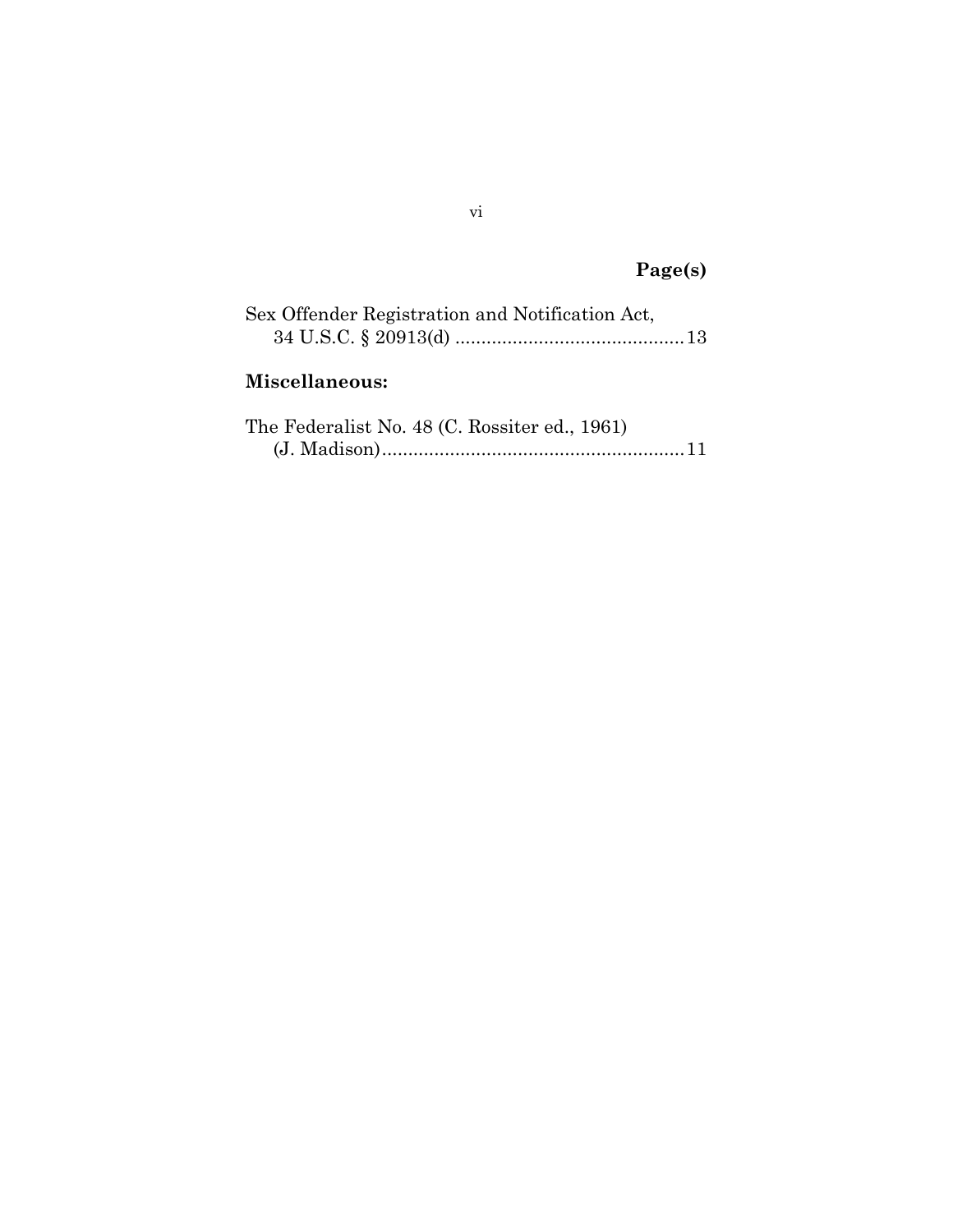#### **INTERESTS OF** *AMICUS CURIAE*

The New Civil Liberties Alliance (NCLA) is a nonpartisan, nonprofit civil-rights organization devoted to defending constitutional freedoms from violations by the administrative state.<sup>1</sup> The "civil" liberties" of the organization's name include rights at least as old as the U.S. Constitution itself, such as jury trial, due process of law, the right to be tried in front of an impartial and independent judge, freedom of speech, and the right to live under laws made by the nation's elected lawmakers through constitutionally prescribed channels. Yet these self-same rights are also very contemporary—and in dire need of renewed vindication—precisely because Congress, federal administrative agencies, and even sometimes the courts have neglected them for so long.

NCLA aims to defend civil liberties—primarily by asserting constitutional constraints on the administrative state. Although Americans still enjoy the shell of their Republic, there has developed within it a very different sort of government—a type, in fact, that the Constitution was designed to prevent. This unconstitutional administrative state within the Constitution's United States is the focus of NCLA's concern.

<sup>1</sup> Pursuant to Supreme Court Rule 37.6, NCLA states that no counsel for a party authored this brief in whole or in part; and that no person or entity, other than NCLA and its counsel, made a monetary contribution intended to fund the preparation and submission of this brief. All parties have consented to the filing.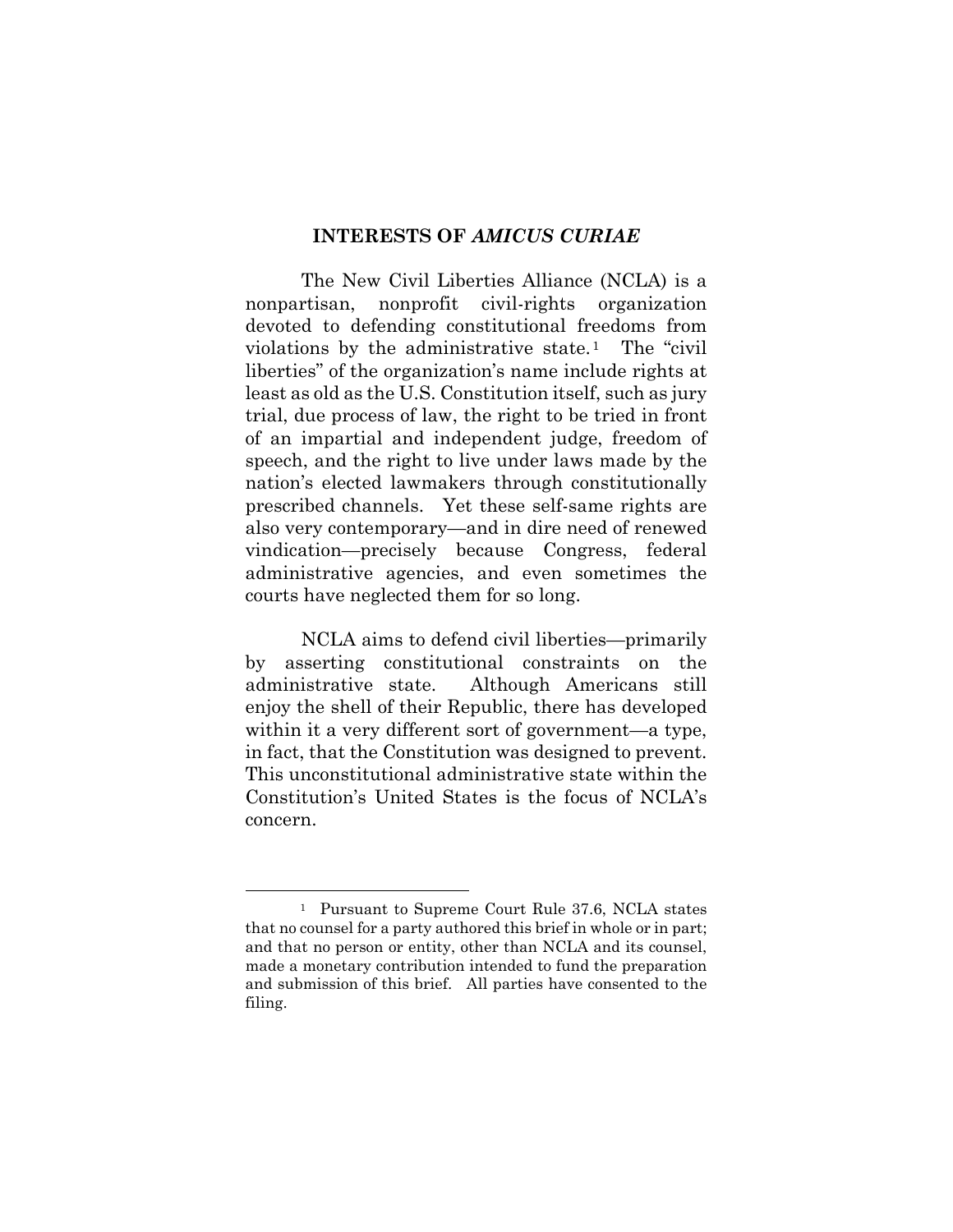NCLA strongly supports judicial enforcement of separation-of-powers principles, including the constitutional mandate that "[a]ll legislative powers" "shall be vested in … Congress." U.S. Const., Art. I, § 1 (the "Vesting Clause"). By requiring that no one other than Congress may exercise legislative powers, the Constitution "ensure[d] that the lines of accountability would be clear: The sovereign people would know, without ambiguity, whom to hold accountable for the laws they would have to follow." *Gundy v. United States*, 139 S. Ct. 2116, 2134 (2019) (Gorsuch, J., dissenting).

The Indian Child Welfare Act (ICWA), 25 U.S.C. §§ 1901-63, does not adhere to that mandate. Section 105(c) of the ICWA, 25 U.S.C. § 1915(c), delegates to Indian tribes authority to re-write legislative rules governing adoptive placement of Indian children. That provision is particularly troubling to NCLA because it entails congressional delegation of authority to entities outside the federal government—"legislative delegation in its most obnoxious form." *Carter v. Carter Coal Co*., 298 U.S. 238, 311 (1936).

NCLA's brief focuses solely on whether § 1915(c)'s delegation of authority to Indian tribes violates the Vesting Clause's mandate (Question Four in No. 21-378). NCLA does not address the other Questions Presented by these four consolidated petitions.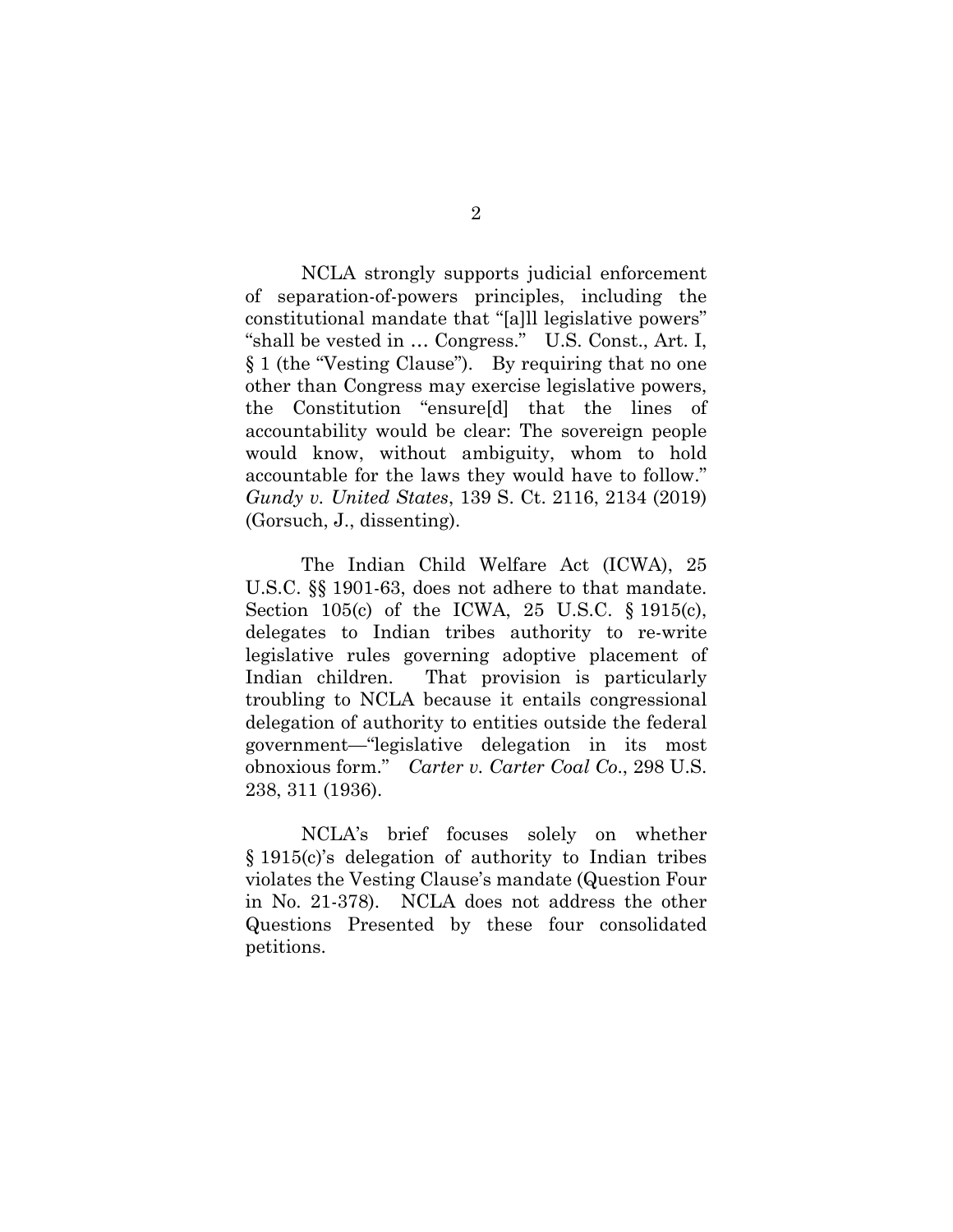#### **STATEMENT OF THE CASE**

The ICWA is a federal law that regulates state foster-care and adoption proceedings involving Indian children. The statute dictates where state courts and administrators may place Indian children, establishing a hierarchy of placement preferences. In adoptions governed by state law, an Indian child must be placed, absent "good cause," with "(1) a member of the child's extended family; (2) other members of the Indian child's tribe; or (3) other Indian families." 25 U.S.C. § 1915(a). Section 1915(b) establishes similar placement preferences for foster care and pre-adoptive placements and includes the following additional requirement: "Any child accepted for foster care or pre[-]adoptive placement shall be placed in the least restrictive setting which most approximates a family and in which his special needs, if any, may be met."2

Although the ICWA establishes a hierarchy of placement preferences (explicitly designed to prevent the adoption of Indian children by non-Indians), it also delegates to Indian tribes a unilateral right to establish "a different order of preference" for adoptive placements, pre-adoptive placements, and foster care. 25 U.S.C. § 1915(c). State proceedings are required

<sup>2</sup> The ICWA applies to state "child custody proceeding[s]" for placement of Indian children living outside a reservation. 25 U.S.C. § 1903(1). It does not apply to tribal courts, which have jurisdiction over placements of: (1) Indian children living on a reservation; and (2) some additional categories of Indian children. 25 U.S.C. § 1911(a) & (b).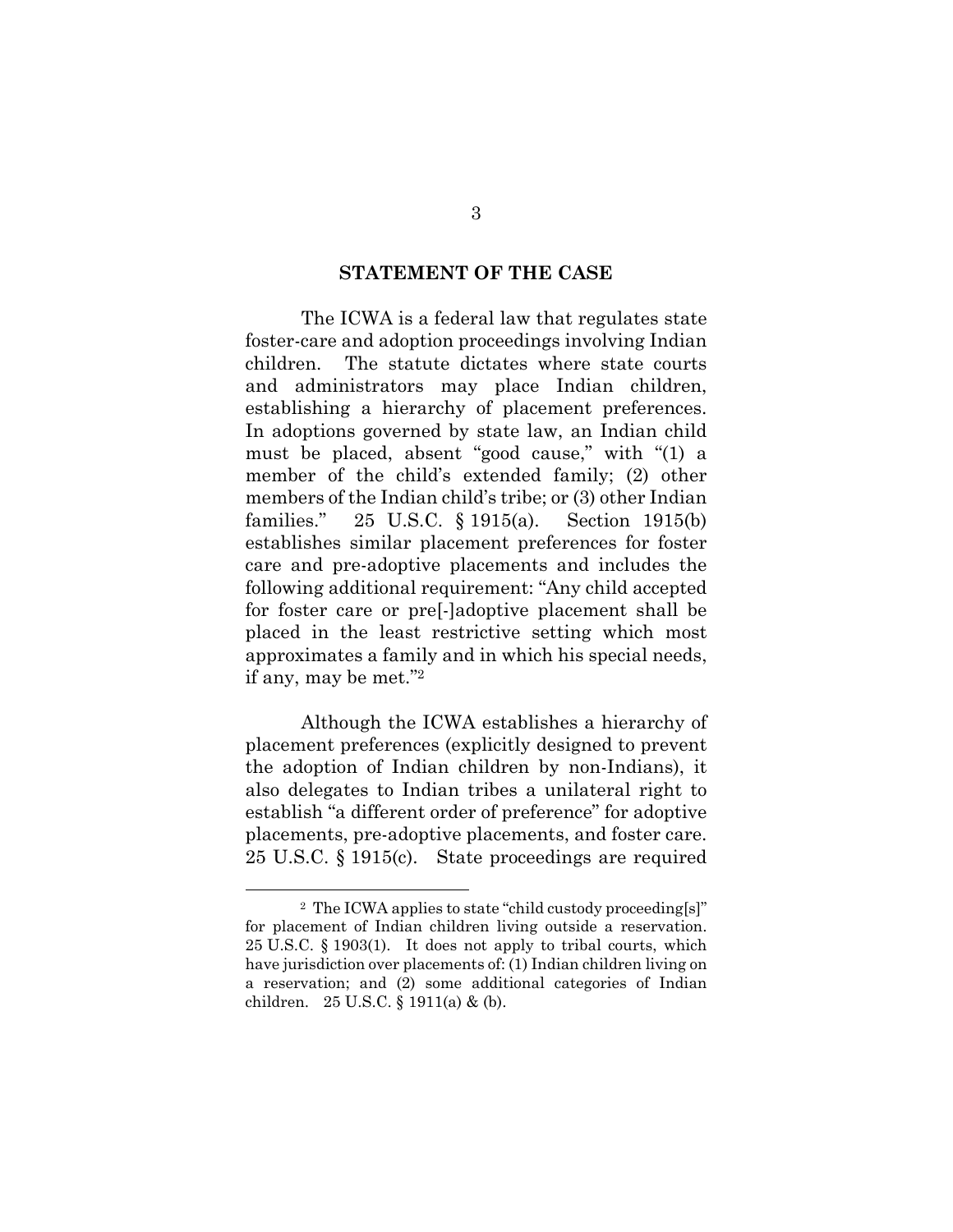to comply with any reordered preferences established by the tribe of the Indian child being placed. *Ibid.* The ICWA places only one limitation on tribes' delegated power to reorder preferences: any foster care or pre-adoptive placement must still comply with § 1915(b)'s requirement that "the placement is the least restrictive setting appropriate to the particular needs of the child." *Ibid*.

The States of Texas, Louisiana, and Indiana filed suit in district court, seeking a declaration that § 1915(c) and its implementing regulations violate the Vesting Clause by delegating Congress's legislative powers to others. 3 J.A. 155-56. 4 The district court agreed and granted their motions for summary judgment. Pet.App.504a-508a.5 It stated, "The power to change specifically enacted Congressional priorities and impose them on third parties can only be described as legislative." *Id.* at 506a-507a. The court

<sup>3</sup> NCLA uses the terminology employed by the parties and the courts below: "delegation" of legislative powers and the "nondelegation doctrine." But as NCLA has explained in previous Court filings, violations of the Vesting Clause are more accurately characterized as "divestments" of legislative power. The term "delegation" generally presupposes the right of the delegator to easily reclaim the delegated power. But when Congress adopts legislation assigning its legislator powers to others, it can often be extremely difficult for Congress to adopt new legislation repealing the assignment.

<sup>4 &</sup>quot;J.A." refers to the Joint Appendix in No. 21-376.

<sup>5 &</sup>quot;Pet.App." refers to the Petition Appendix filed by Texas in No. 21-378.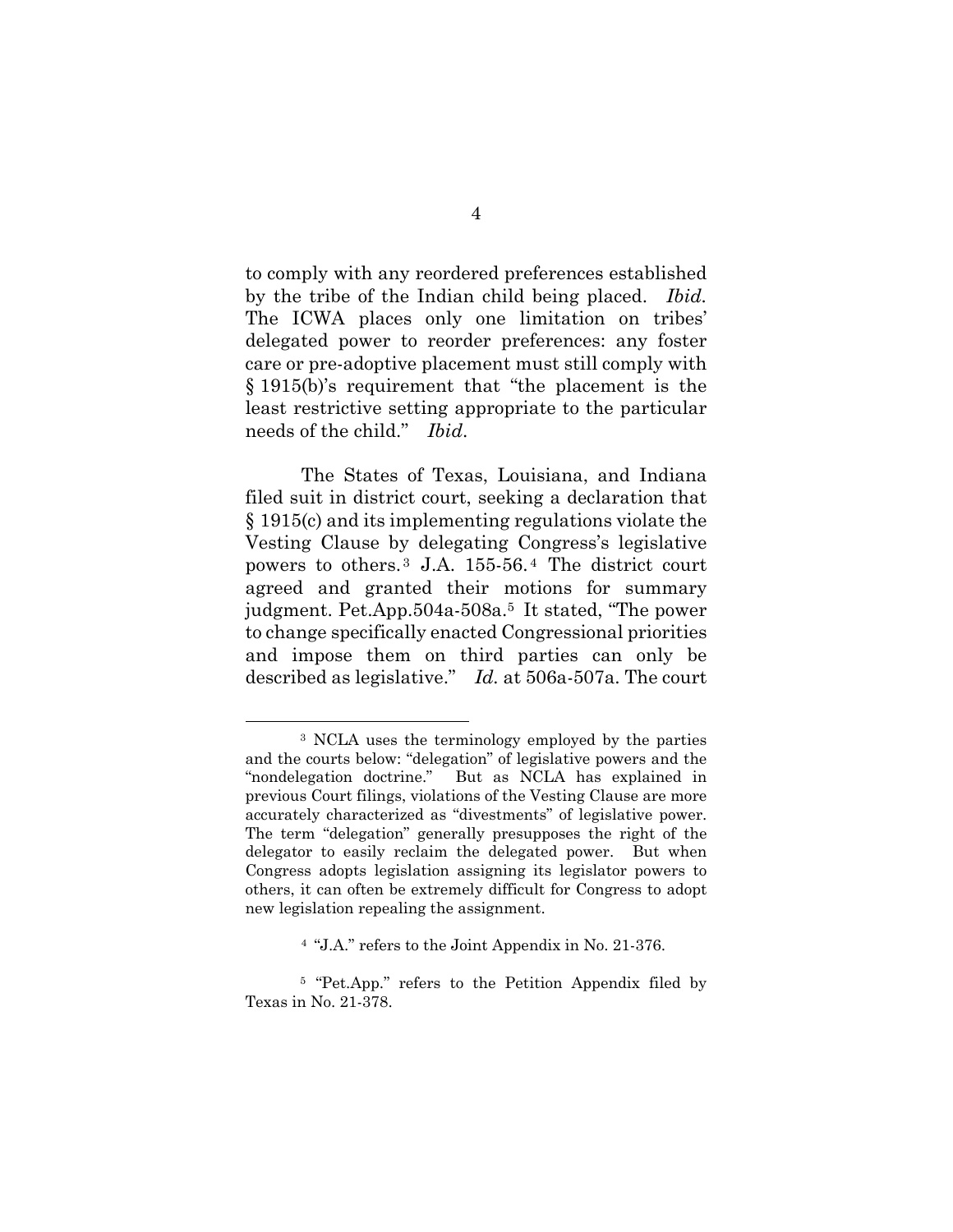also stated that "[a]n Indian tribe, like a private entity, is not part of the federal Government at all" and therefore that "Article I does not permit Congress to delegate its inherent authority to the tribes." *Id.* at 508a (citations omitted).

A Fifth Circuit panel affirmed the district court's finding that the plaintiffs had standing6 but reversed on the merits, rejecting all of the plaintiffs' constitutional challenges to the ICWA—including their nondelegation challenge. Pet.App.400a-467a. The panel's discussion of the nondelegation doctrine, *id.* at 442a-446a, did not address the States' contention that § 1915(c) fails to provide an intelligible principle to guide Indian tribes in the exercise of their delegated authority. The panel stated that Indian tribes "possess attributes of sovereignty," *id.* at 444a (quoting *United States v. Mazurie*, 419 U.S. 544, 557 (1975)), that grant them "inherent power to determine tribal membership and to regulate domestic relations among members," *ibid.*  (quoting *Montana v. United States*, 450 U.S. 544, 564  $(1981)$ , and that § 1915(c) "is an incorporation of inherent tribal authority by Congress." *Id.* at 446a.

After vacating the panel opinion, a divided *en banc* Fifth Circuit held that § 1915(c) does not violate the nondelegation doctrine, reversing the district

<sup>6</sup> The panel held that the three States demonstrated standing to raise the nondelegation claim by introducing evidence that the Alabama-Coushatta Tribe of Texas had exercised its § 1915(c) right to alter the ICWA's hierarchy of placement preferences. Pet.App.421a.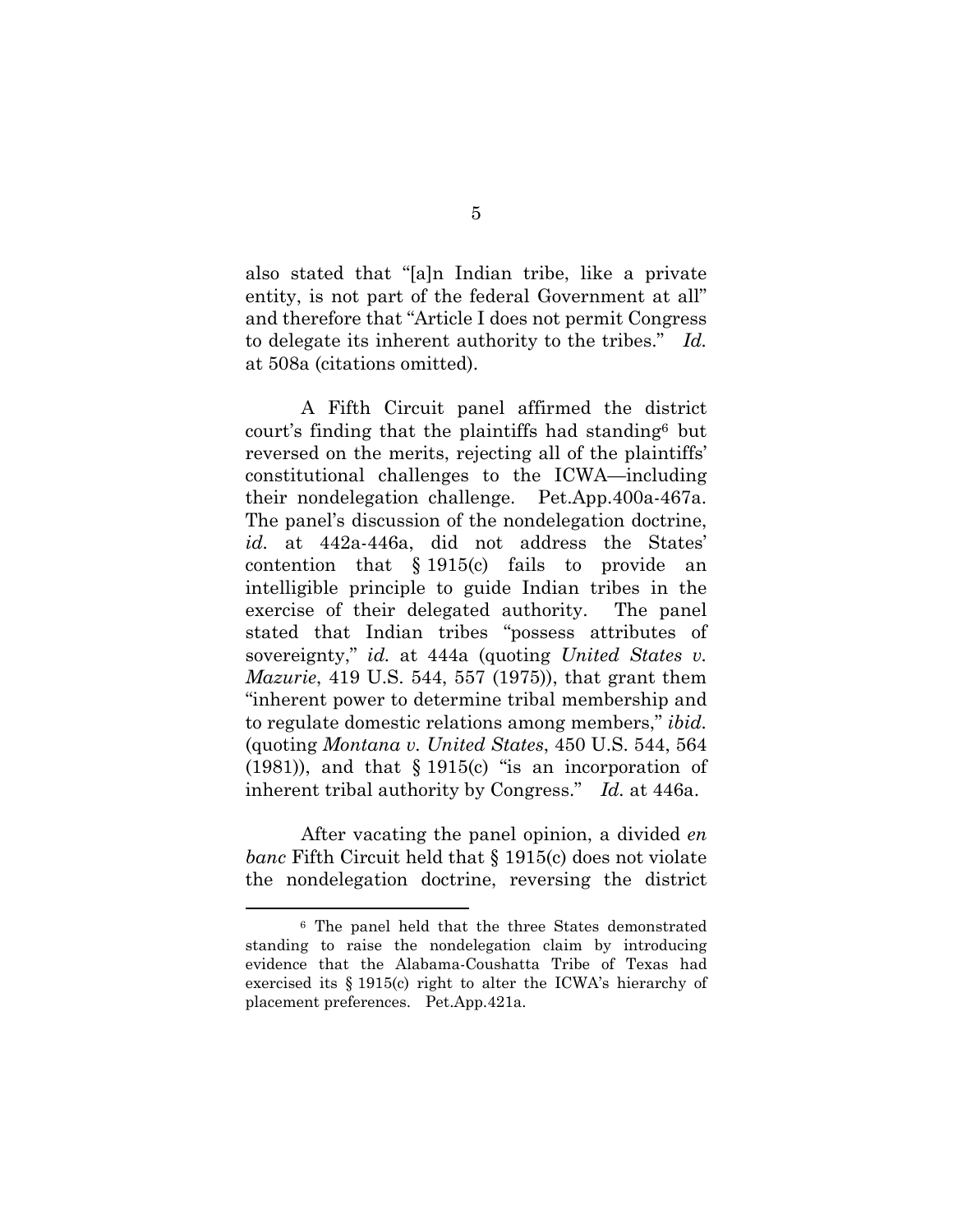court's ruling to the contrary. Pet.App.6a, 166a-179a. The majority held that "§ 1915(c) validly integrates tribal sovereigns' decision-making into federal law, regardless of whether it is characterized as a prospective incorporation of tribal law or an express delegation by Congress under its Indian affairs authority." *Id.* at 179a.

Judge Duncan, joined by six other judges, dissented from the nondelegation-doctrine holding. Pet.App.317a-327a. He concluded that § 1915(c) improperly conveys Congress's lawmaking function to another entity by "empower[ing] tribes to change the substantive preferences Congress enacted in § 1915(a) and (b) and [*sic*] to bind courts, agencies, and private persons to follow them." *Id.* at 319a. He also concluded that "even assuming § 1915(c) delegates only regulatory—as opposed to legislative—authority, it is still unconstitutional because it delegates that authority outside the federal government." *Id.* at 322a-323(b). While acknowledging that Indian tribes possess some attributes of sovereignty, Judge Duncan stated that this sovereignty has "a unique and limited character," *id.* at 322a-323a (quoting *Plains Com. Bank v. Long Family Land & Cattle Co.*, 554 U.S. 316, 327 (2008)), that cannot justify the authority granted them by § 1915(c) because "Indians have no sovereignty over non-Indians and no sovereignty over state proceedings," *ibid*.

#### **SUMMARY OF ARGUMENT**

Neither the United States nor the intervening Indian tribes contend that, in the absence of federal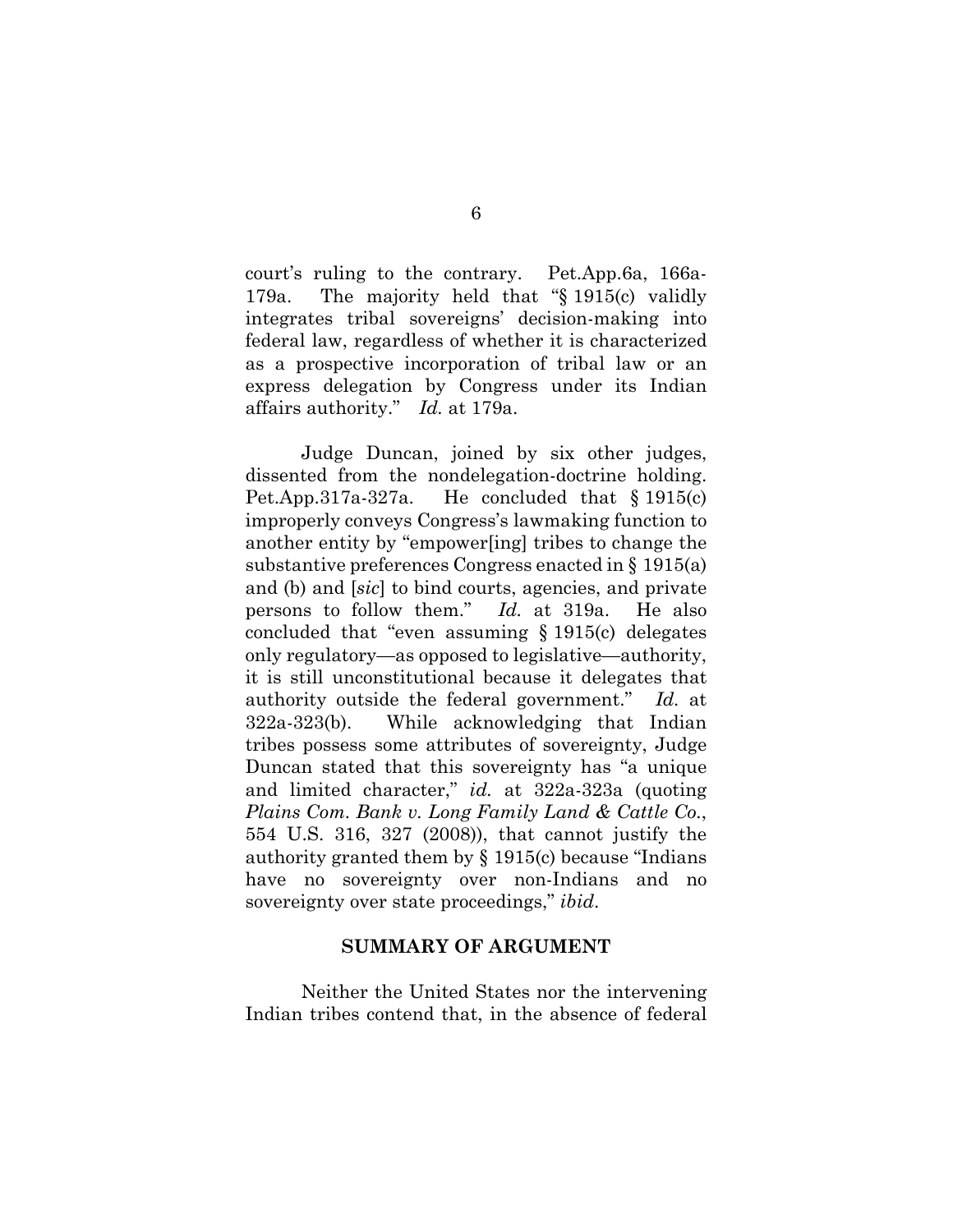legislation, Indian tribes possess sovereign authority to require state courts and administrators to adhere to the tribe's placement preferences for Indian children not residing on a reservation. Thus, their claim to such authority derives only from the ICWA's grant of authority. And that grant can pass constitutional muster under the Vesting Clause only if Congress "lays down by legislative act an intelligible principle to which the person or body authorized to exercise the delegated authority is directed to conform." *Gundy*, 139 S. Ct. at 2123 (plurality) (quoting *Mistretta v. United States*, 488 U.S. 361, 372 (1989)).

Section 1915(c) does not satisfy the "intelligible-principle" test and thus violates the Vesting Clause's prohibition against the delegation of Congress's legislative powers. Congress established placement priorities for adoptions, pre-adoptive placements, and foster care in §§ 1915(a) and (b), and then (in § 1915(c)) delegated to Indian tribes the unilateral right to establish "a different order of preference"—but failed to set out any "intelligible principle" to guide Indian tribes in reordering preferences. So, an Indian tribe is afforded *unfettered* discretion to ignore the preferences set out in §§ 1915(a) and (b) and to require that state placement proceedings employ the tribe's own hierarchy of preferences. In the absence of any intelligible principle to guide a tribe in exercising its § 1915(c) authority, the statute violates the Vesting Clause's prohibition against the delegation of legislative power.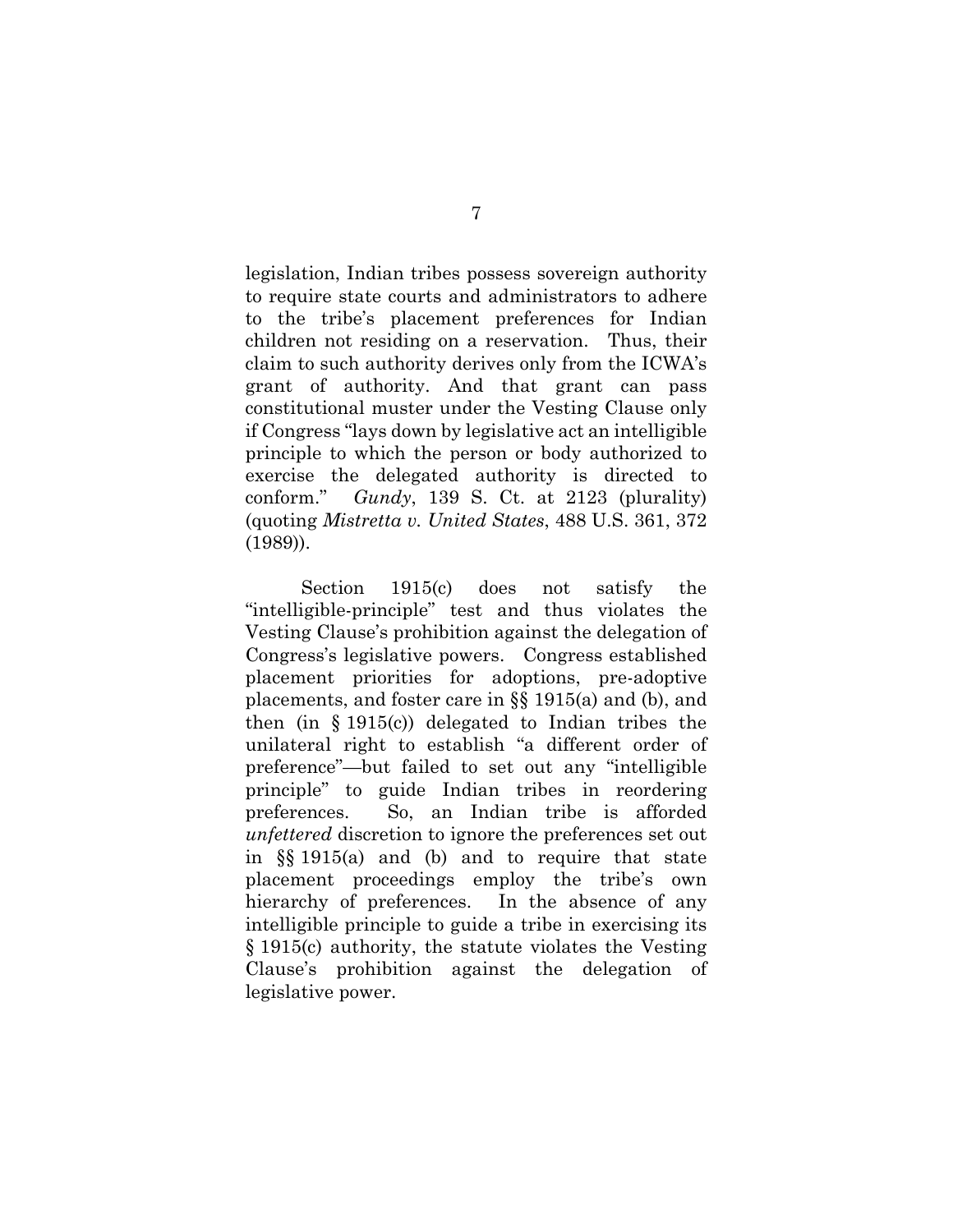Section 1915(c)'s delegation of authority is particularly improper because the recipients of that delegation are not part of the federal government. This Court is sometimes reluctant to enforce the nondelegation doctrine too strictly against federal agencies, reasoning that it can be difficult to differentiate between exercising legislative authority (forbidden) and the agencies' customary exercise of discretion in executing the law (constitutionally unproblematic). But there is no excuse for exhibiting similar reluctance when the party to whom Congress has delegated authority is not part of the federal government. Article II does not vest such parties with power to execute the law, and they thus lack the authority to exercise the same discretion in executing the law to which federal agencies are entitled. *See Dep't of Transp. v. Ass'n of Am. R.Rs.*, 575 U.S. 43, 61- 62 (2015) (Alito, J., concurring).

The court below stated that Indian tribes are exempt from the nondelegation doctrine—that tribes possess sovereign authority and that the Vesting Clause does not bar Congress from adopting as federal law the future laws of another sovereign. Pet.App.168a. The court's premise and its conclusion are both flawed. The court's premise is that Indian tribes possess broad sovereign authority akin to that of the States. In fact, tribal sovereignty is far more limited in nature; it "centers on the land held by the tribe and on tribal members within the reservation." *Plains Com. Bank v. Long Family Land & Cattle Co.*, 554 U.S. 316, 327 (2008). It thus is inapplicable to the issues here, which involve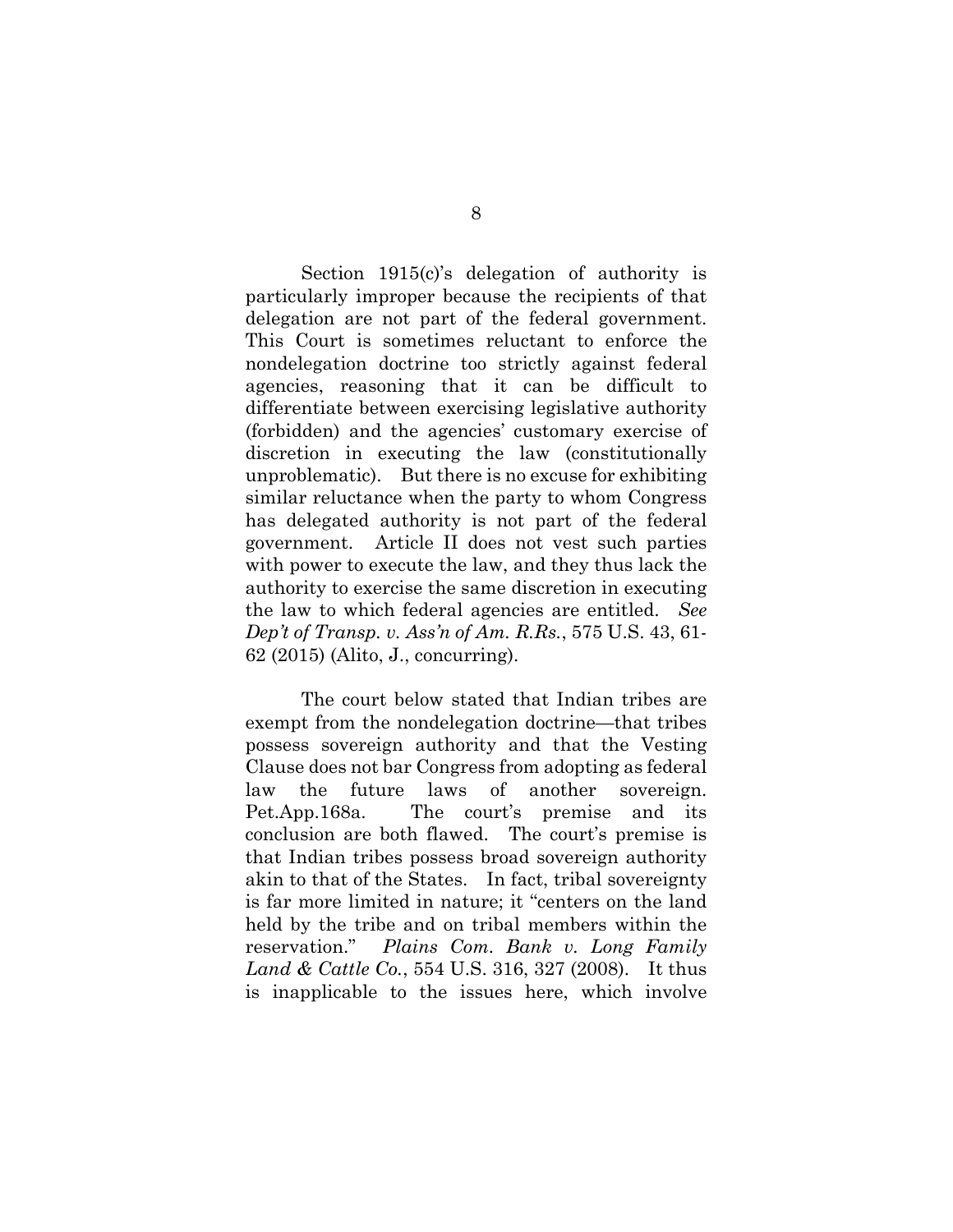neither reservation land nor Indian children living on a reservation.

Nor does anything in the Constitution create an exception to the nondelegation doctrine when the entity to which Congress delegates its lawmaking is another sovereign. This Court has never so held. *United States v. Sharpnack*, 355 U.S. 286 (1958), the decision which the Fifth Circuit majority cited to support its exception-to-nondelegation argument, is easily distinguishable.

The Fifth Circuit majority also asserts more broadly that Congress may freely delegate to Indian tribes its legislative authority on *any* subject matter that Congress is authorized to regulate pursuant to the Indian Commerce Clause. Pet.App.172a. The flawed logic underlying that breathtakingly broad assertion would wholly eviscerate the nondelegation doctrine. If Congress were entitled to delegate all the powers it possesses under the Indian Commerce Clause, it follows that Congress would likewise be permitted to delegate all its powers under other Article I provisions—*e.g*., the taxing power, the spending power, and the power to regulate interstate commerce.

Nor does the Fifth Circuit's assertion find any support in this Court's case law. *United States v. Mazurie*, 419 U.S. 544 (1975), upheld a federal statute that granted Indian tribes authority to regulate liquor sales on their reservations. But given tribes' broad authority over commercial activities taking place on Indian reservations, it is likely that they already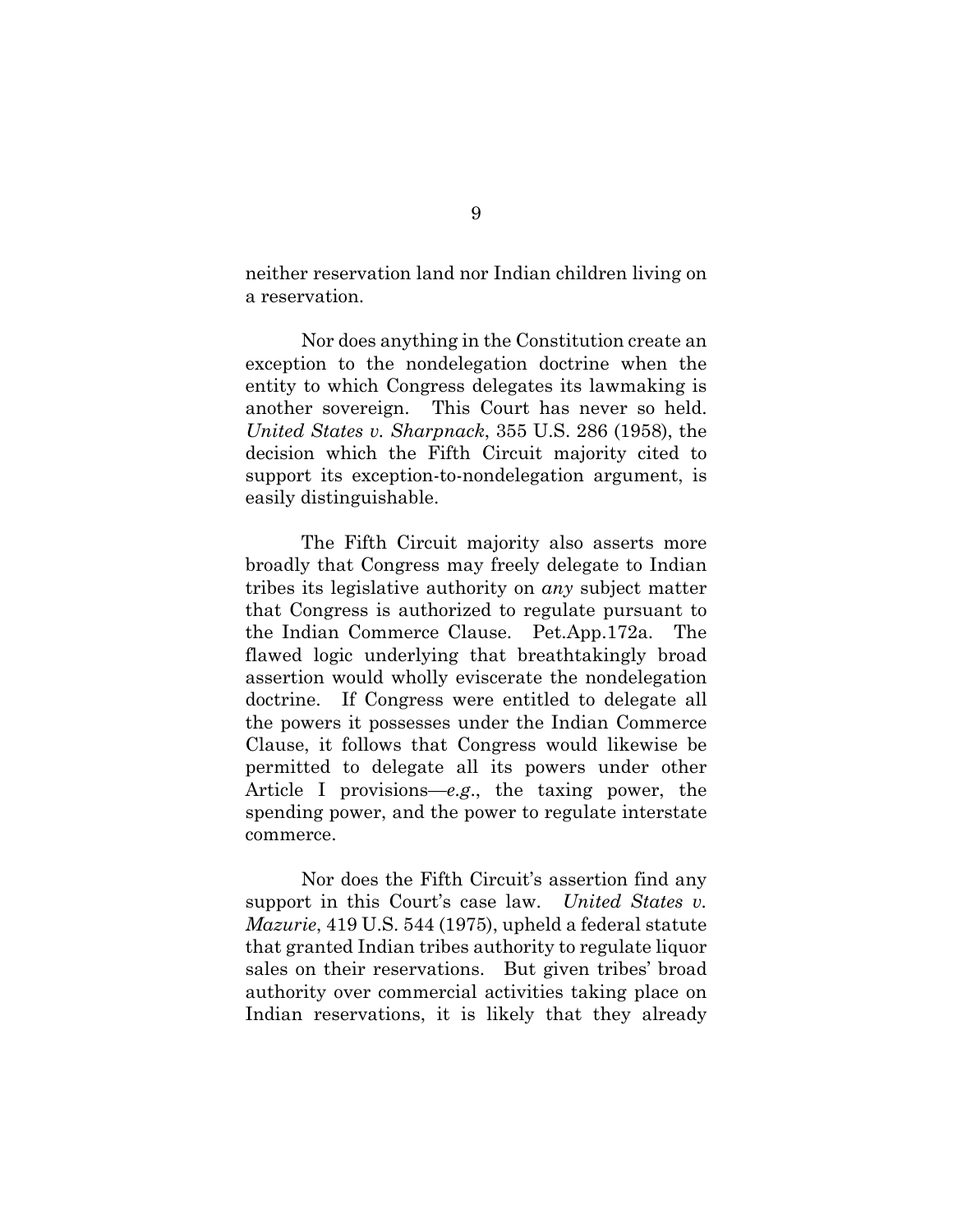possessed authority to regulate on-reservation liquor sales. Nothing in *Mazurie* suggests that Congress is exempt from the nondelegation doctrine when legislating pursuant to its Indian Commerce Clause powers, nor that the decision permits Congress to grant Indian tribes authority over matters with no connection to a reservation.

#### **ARGUMENT**

**I. SECTION 1915(c) LACKS AN "INTELLIGIBLE PRINCIPLE" TO WHICH INDIAN TRIBES MUST CONFORM WHEN EXERCISING THEIR DELEGATED AUTHORITY**

### **A. The Vesting Clause Prohibits Any Congressional Delegation of Legislative Power**

The nondelegation doctrine "is rooted in the principle of separation of powers that underlies our tripartite system of Government." *Mistretta*, 488 U.S. at 371. The Constitution mandates that only the people's elected representatives may adopt new federal laws restricting individual liberty. U.S. Const., Art. I, § 1 ("*All* legislative Powers herein granted shall be vested in a Congress of the United States[.]") (emphasis added). The grant of "[a]ll legislative Powers" to Congress means that Congress may not transfer to others "powers which are strictly and exclusively legislative." *Wayman v. Southard*, 23 U.S. (10 Wheat.) 1, 42-43 (1825).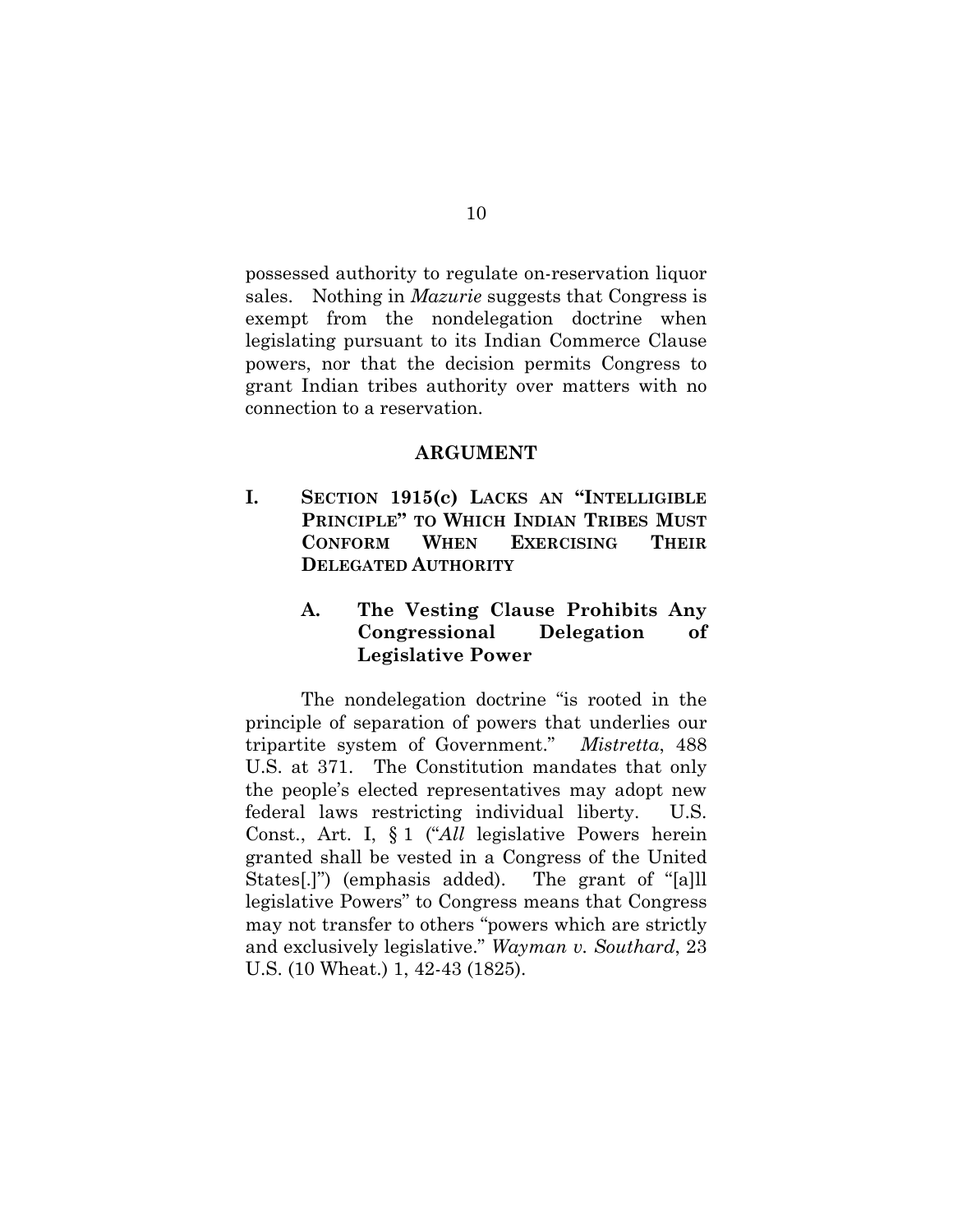The Court repeatedly has stressed the importance of the Article I Vesting Clause in maintaining the proper separation of powers among the three branches of government. *Marshall Field & Co. v. Clark*, 143 U.S. 649, 692 (1892) (the nondelegation doctrine "is a principle universally recognized as vital to the integrity and maintenance of the system of government ordained by the constitution."); *J.W. Hampton, Jr., & Co. v. United States*, 276 U.S. 394, 406 (1928) ("[I]n carrying out that constitutional division into three branches it is a breach of the fundamental law if Congress gives up its legislative power and transfers it to the President."); *Gundy*, 139 S. Ct. at 2123 (plurality).

Fearing the power of the new federal government to enact laws restricting the people's liberty,<sup>7</sup> the Framers intentionally made lawmaking quite difficult. Before legislation can become law, the Constitution requires that "any proposed law must win the approval of two Houses of Congress elected at different times, by different constituencies, and for different terms of office—and either secure the President's approval or obtain enough support to override his veto." *Gundy*, 139 S. Ct. at 2134 (Gorsuch, J., dissenting). The nondelegation doctrine ensures that Congress cannot evade these bicameralism and presentment requirements by delegating its powers to someone else unencumbered by them.

<sup>7</sup> *See, e.g.*, The Federalist No. 48, at 309-312 (C. Rossiter ed., 1961) (J. Madison).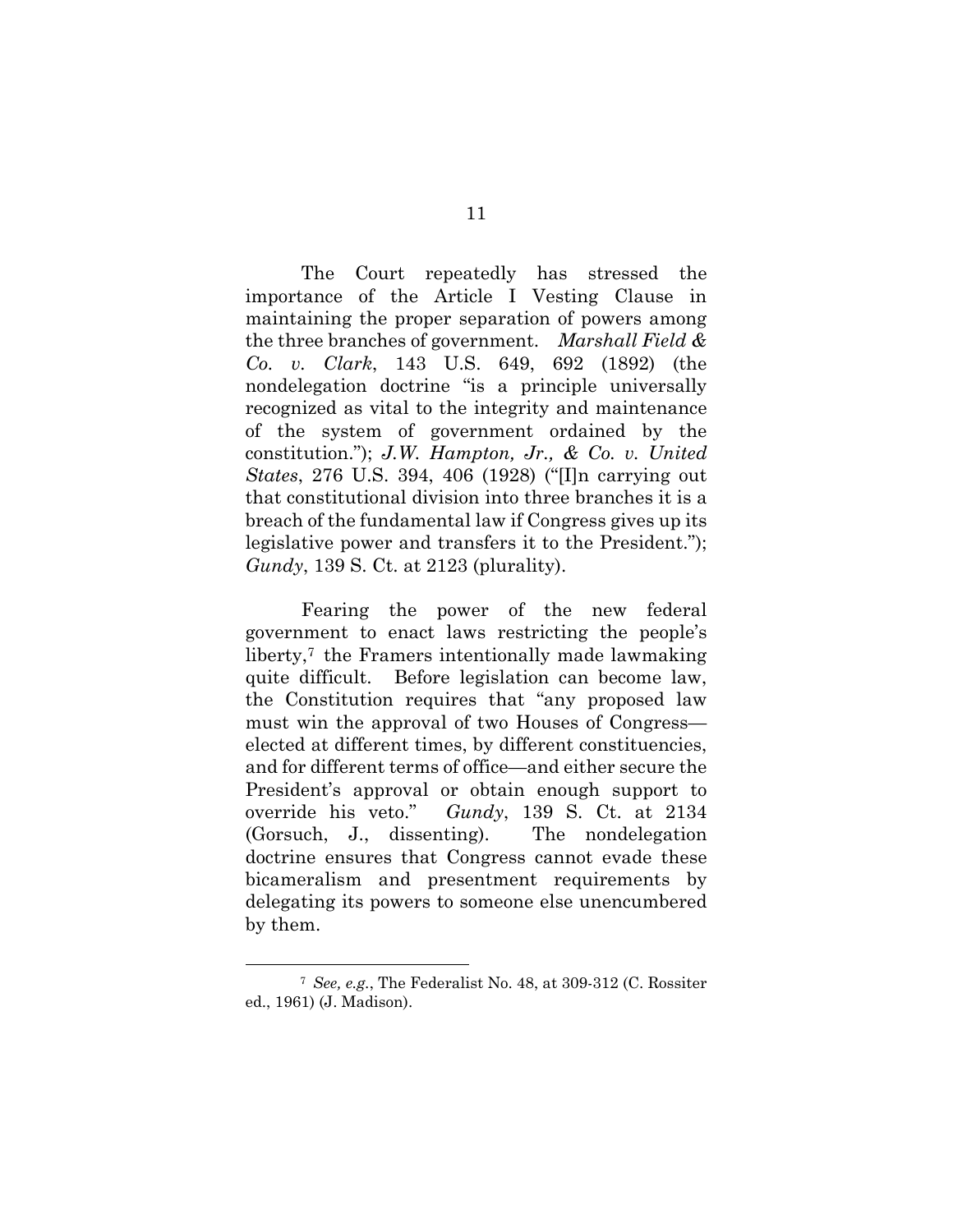These requirements were also designed to promote careful deliberation of proposed legislation and clear lines of accountability for enacted laws: "The sovereign people would know, without ambiguity, whom to hold accountable for the laws they would have to follow." *Ibid.*

The Court has recognized that the "legislative powers" subject to the nondelegation doctrine are difficult to define with precision. Courts are regularly called upon to make fine distinctions between "the delegation of power to make law … and conferring authority or discretion as to its execution," and "to the latter no constitutional objection can be made." *Marshall Field*, 143 U.S. at 693-94 (quoting *Railroad Co. v. Commissioners*, 1 Ohio St. 77, 88-89 (1852)). But the Constitution brooks no exception to the nondelegation doctrine once a court determines that the authority conveyed by Congress constitutes "legislative powers"; the Vesting Clause's "text permits *no* delegation of those powers." *Whitman v. Am. Trucking Ass'ns, Inc.*, 531 U.S. 457, 472 (2001) (emphasis added).

> **B. The "Intelligible-Principle" Test Requires, at a Minimum, that a Law Provide** *Some* **Discernible Standards to Guide Those to Whom It Extends Authority**

For much of the past century, the Court has applied what has become known as the "intelligibleprinciple" test to determine whether a federal statute unconstitutionally delegates Congress's legislative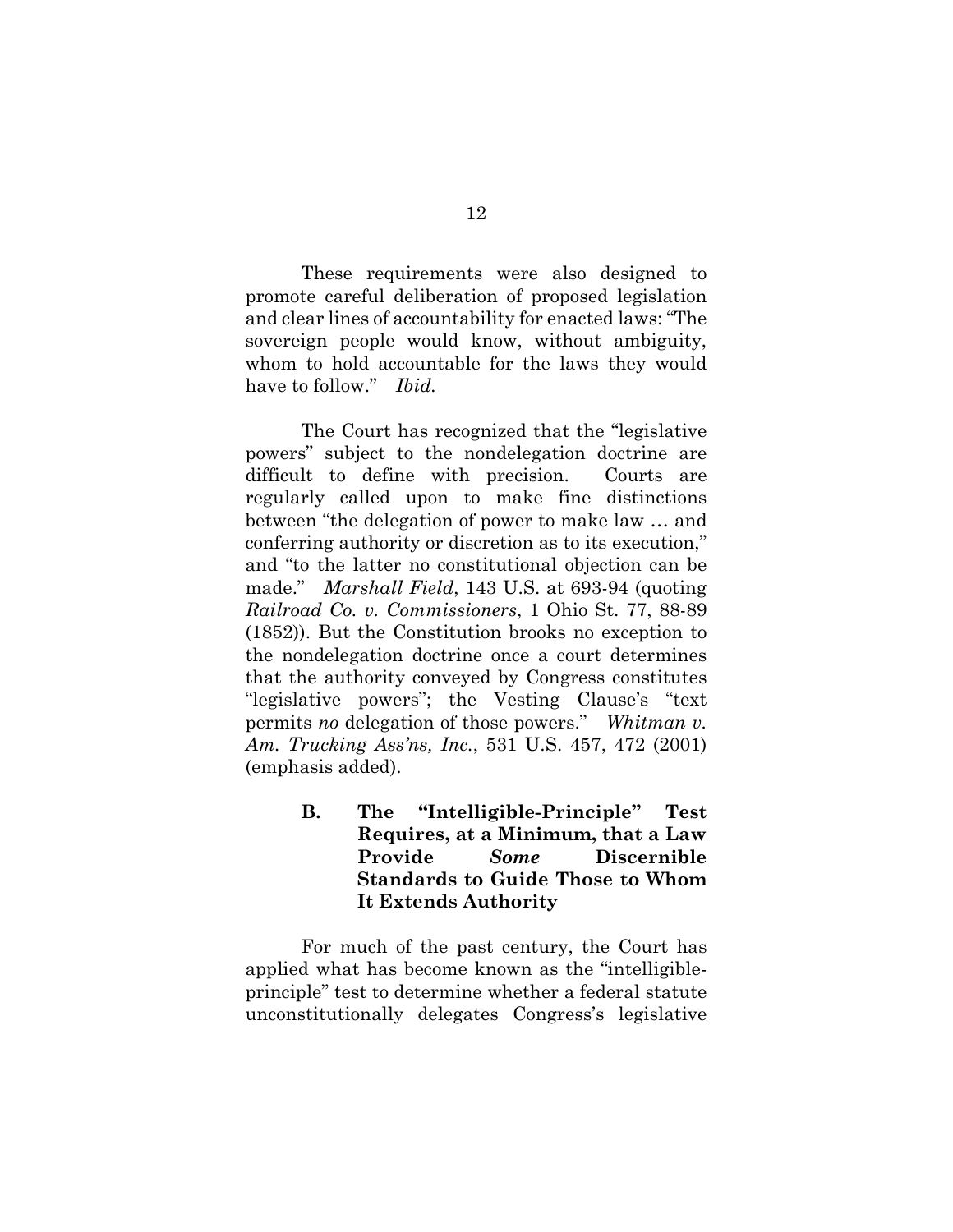powers to others. Chief Justice Taft described the test as follows: "[i]f Congress shall lay down by legislative act an intelligible principle to which the person or body authorized to fix such rates is directed to conform, such legislative action is not a forbidden delegation of legislative power." *J.W. Hampton*, 276 U.S. at 409.

While subsequent Court decisions have applied the test with varying degrees of rigor, all have focused their inquiries on whether the challenged statute establishes *some* policy to which the administering body is expected to "conform." *See, e.g.*, *Gundy*, 139 S. Ct. at 2123-24 (plurality) (construing 34 U.S.C. § 20913(d), a provision of the Sex Offender Registration and Notification Act, as imposing strict limits on the Attorney General's authority with respect to registration of convicted sex offenders). Statutes that establish no such policy and instead provide administrators with unfettered discretion to regulate as they deem appropriate have been held to violate the nondelegation doctrine. *A.L.A. Schechter Poultry Corp. v. United States*, 295 U.S. 495 (1935).

All three decisions below failed to apply the "intelligible-principle" test to 25 U.S.C. § 1915(c), the statute at issue here. Instead, the courts cited alternative grounds for rejecting Texas's nondelegation challenge. Pet.App.504a-508a, 442a-446a, 166a-179. Yet they cited no case law from this Court—and there is none—for the proposition that a federal statute can survive constitutional scrutiny under the Vesting Clause if it fails to articulate an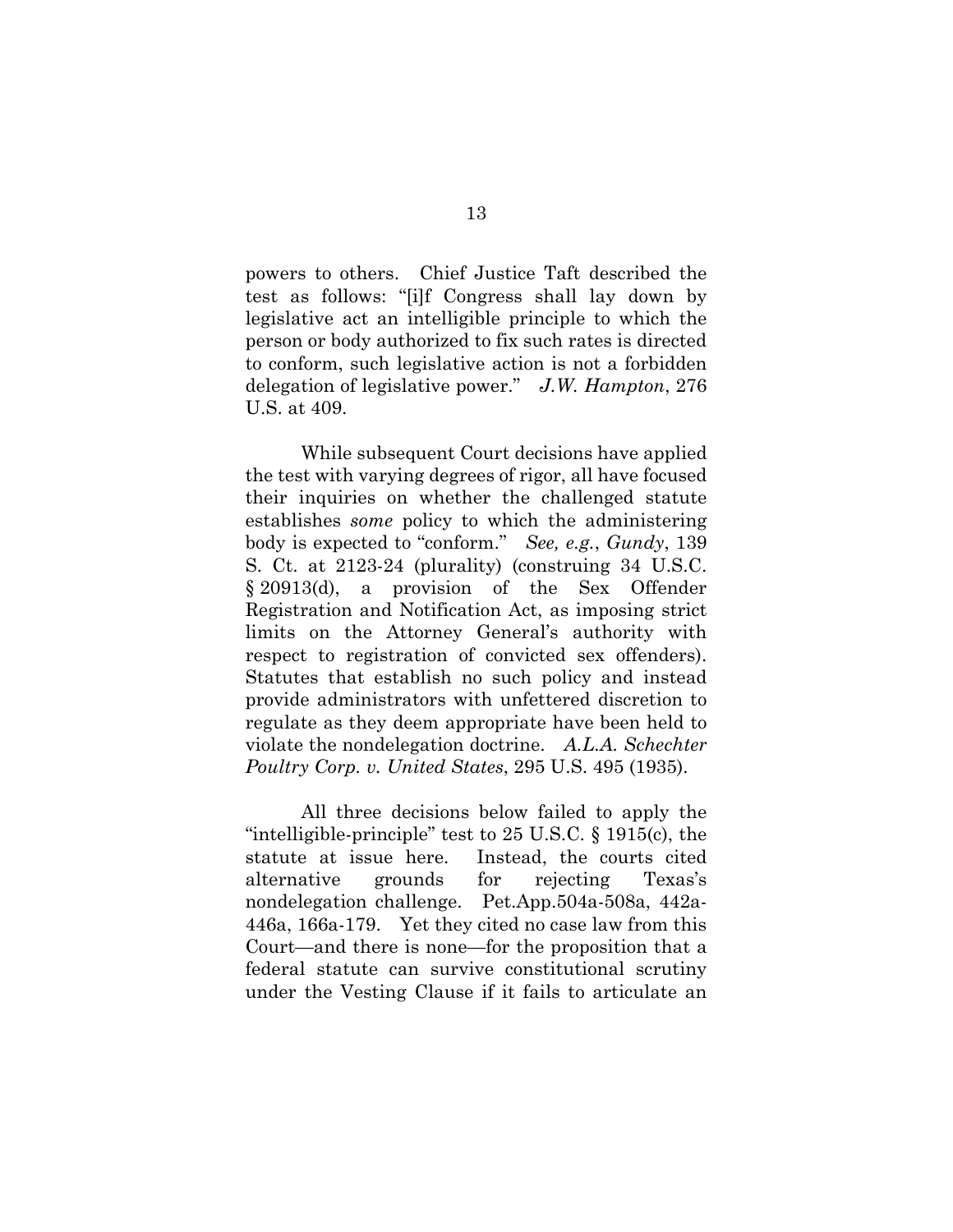intelligible principle that guides the conduct of those whom the statute authorizes to act.

## **C. Section 1915(c) Provides No Guidance to Tribes Regarding When and How They May Exercise Their Authority to Reorder Congress's Placement Priorities**

Sections 1915(a) and (b) provide a hierarchy of placement priorities to be followed by state officials when engaged in adoptive, pre-adoptive, or foster-care placement for Indian children. But § 1915(c) directs state officials to ignore those congressionally mandated placement priorities and instead follow placement priorities adopted by the Indian child's tribe when the tribe has "establish[ed] a different order of preference by resolution." The statute provides no intelligible principle to guide Indian tribes when deciding whether to replace Congress's placement priorities with their own set of priorities. Because the statute fails to provide any such guidance, it is an unconstitutional delegation of federal legislative power from Congress to Indian tribes.

The *en banc* Fifth Circuit suggested that Congress provided some guidance to Indian tribes "by setting a default standard rather than leaving the implementation of a statute entirely to the deleg[at]ee's discretion." Pet.App.175a. That suggestion makes little sense. By establishing its hierarchy of placement preferences in §§ 1915(a) and (b), Congress set forth its views on how placements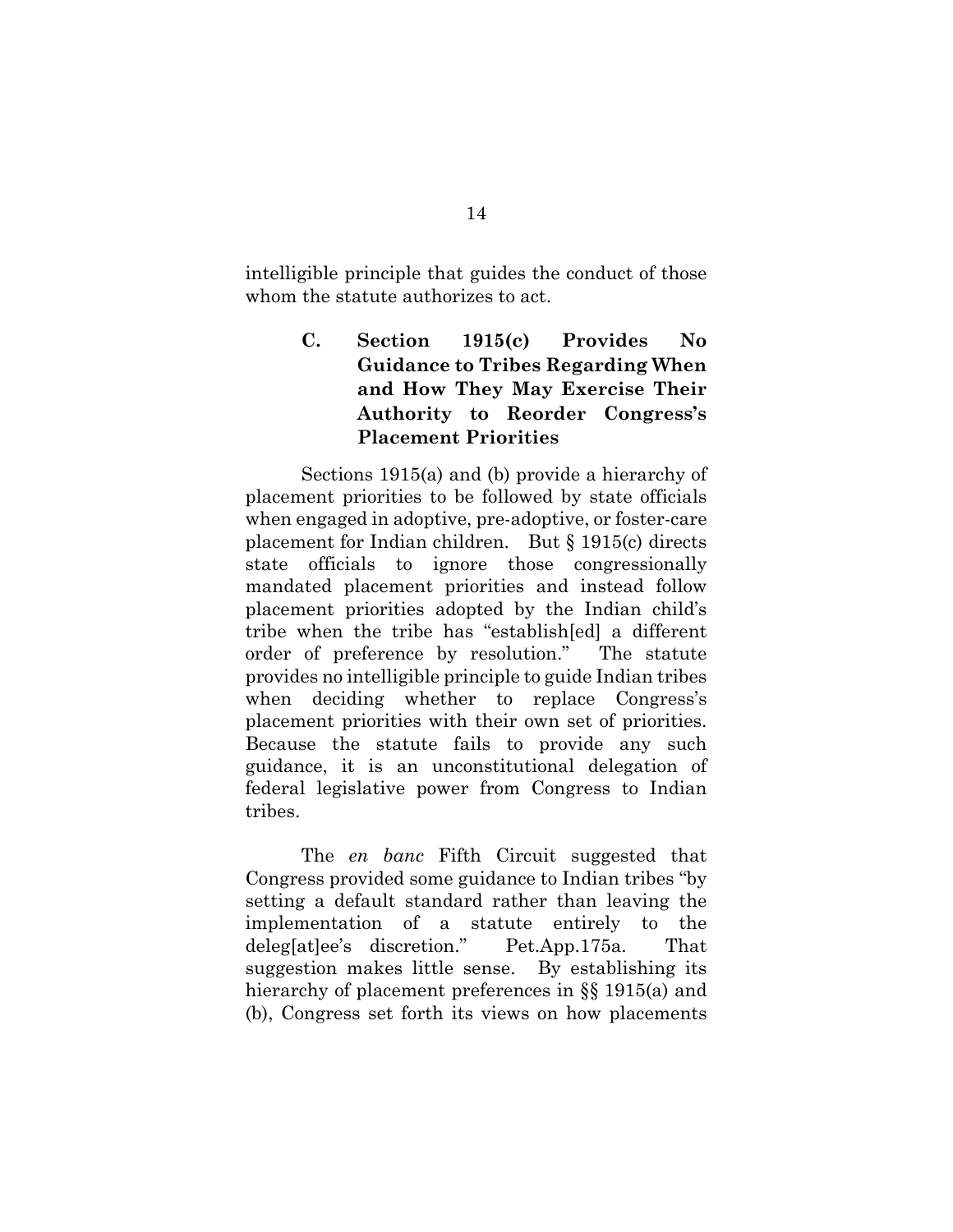should be prioritized. So, to the extent that Congress has provided guidance, it has indicated to Indian tribes that they should adopt—not alter—the placement preferences set out in §§ 1915(a) and (b). Those statutes provide no guidance whatsoever to Indian tribes that wish to use their delegated authority under § 1915(c) to ignore Congress's preferences and "establish a different order of preference."

And despite §§ 1915(a) and (b)'s mandated placement priorities, § 1915(c) requires state courts and administrators to adhere to directives from the Indian child's tribe when the tribe has established an alternative mandate. Section 1915(c) creates only one exception to that requirement: state officials "shall" follow the tribe's alternative mandate "so long as the placement [mandated by the tribe's reordered placement hierarchy] is the least restrictive setting appropriate to the particular needs of the child, as provided in [25 U.S.C. § 1915(b)]." But that provision is inapplicable to § 1915(a) and thus has no application to adoptive placements.

Moreover, the "least restrictive setting" requirement cannot reasonably be viewed as guidance to Indian tribes when they are reordering placement priorities for pre-adoptive placement and foster care under § 1915(b). That statute establishes three sets of placement priorities for Indian children accepted for foster care or pre-adoptive placement:

(1) The child "shall be placed in the least restrictive setting which most approximates a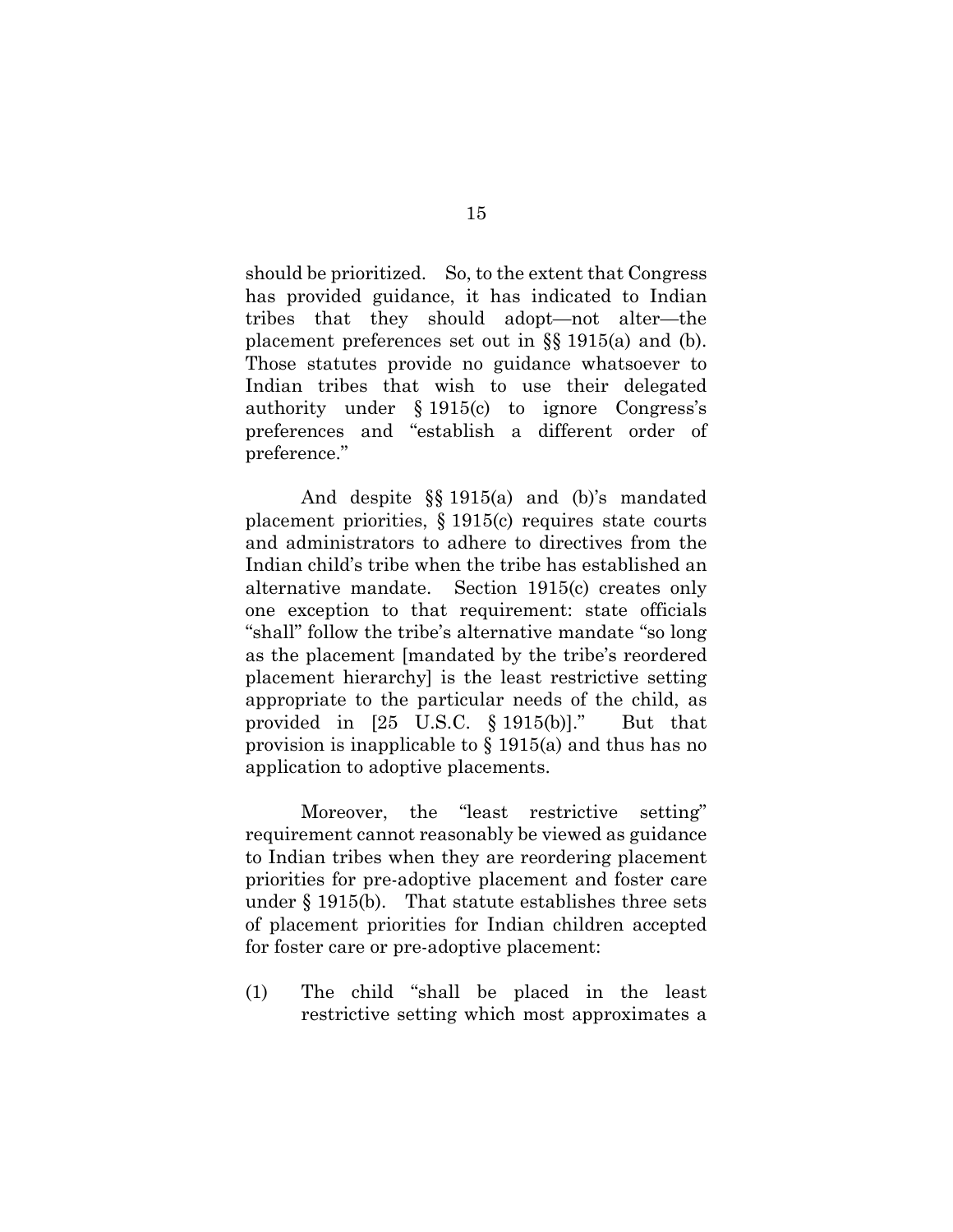family and in which his special needs, if any, may be met";

- (2) "The child shall also be placed within reasonable proximity to his or her home, taking into account any special needs of the child"; and
- (3) "A preference shall be given, in the absence of good cause to the contrary, to a placement with—(i) a member of the Indian child's extended family; (ii) a foster home licensed, approved, or specified by the Indian child's tribe; (iii) an Indian foster home licensed or approved by an authorized non-Indian licensing authority."

25 U.S.C. § 1915(b). If an Indian tribe wishes to override Congress and establish its own placement priorities, § 1915(c) requires it to adhere to the first of the three requirements set out in § 1915(b)—the leastrestrictive-setting requirement. But § 1915(c) provides no "intelligible principle" to guide Indian tribes in deciding whether to reject § 1915(b)'s second and third requirements and "establish a different order of preference."8

<sup>8</sup> Section 1915(c) also states, "Where appropriate, the preference of the Indian child or parent shall be considered" by state authorities. That statement provides *no* guidance to Indian tribes in deciding whether to override Congress's priorities. Nor does it provide meaningful guidance to state authorities, because it is silent regarding when such considerations are "appropriate."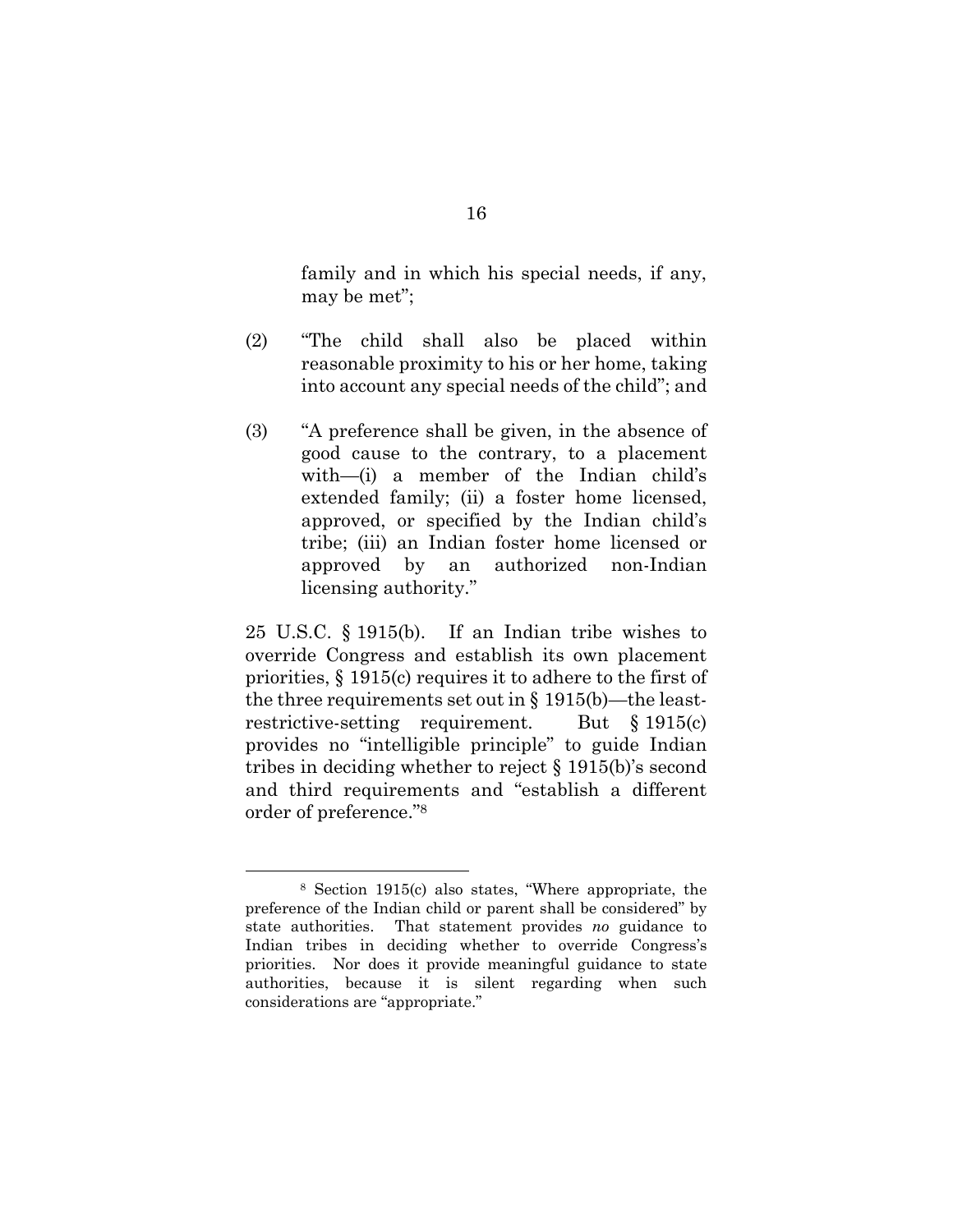As Judge Duncan explained, "If Congress wants to enact a new order of preferences, it must follow the constitutional demands of presentment and bicameralism." Pet.App.320(a) (Duncan, J., dissenting). What the Vesting Clause prohibits Congress from doing is precisely what it has done here: authorize Indian tribes to enact a new order of preferences without providing the tribes with an intelligible principle to guide them in doing so.

**II. SECTION 1915(c) VIOLATES THE VESTING CLAUSE OF ARTICLE I BY DELEGATING LEGISLATIVE POWER TO ENTITIES OUTSIDE THE FEDERAL GOVERNMENT**

As demonstrated above, § 1915(c)'s failure to articulate the requisite intelligible principle renders the statute unconstitutional without regard to the identity of the entity to which legislative power is delegated. Moreover, it cannot withstand constitutional scrutiny for the additional reason that it delegates that authority outside the federal government. Although Indian tribes possess certain attributes of sovereignty, that status does not authorize Congress's delegation of authority to entities not vested with such authority by the Constitution.

### **A. The Rationale for Judicial Caution in Some Nondelegation Cases Is Inapplicable Here**

This Court is sometimes reluctant to enforce the nondelegation doctrine too strictly against federal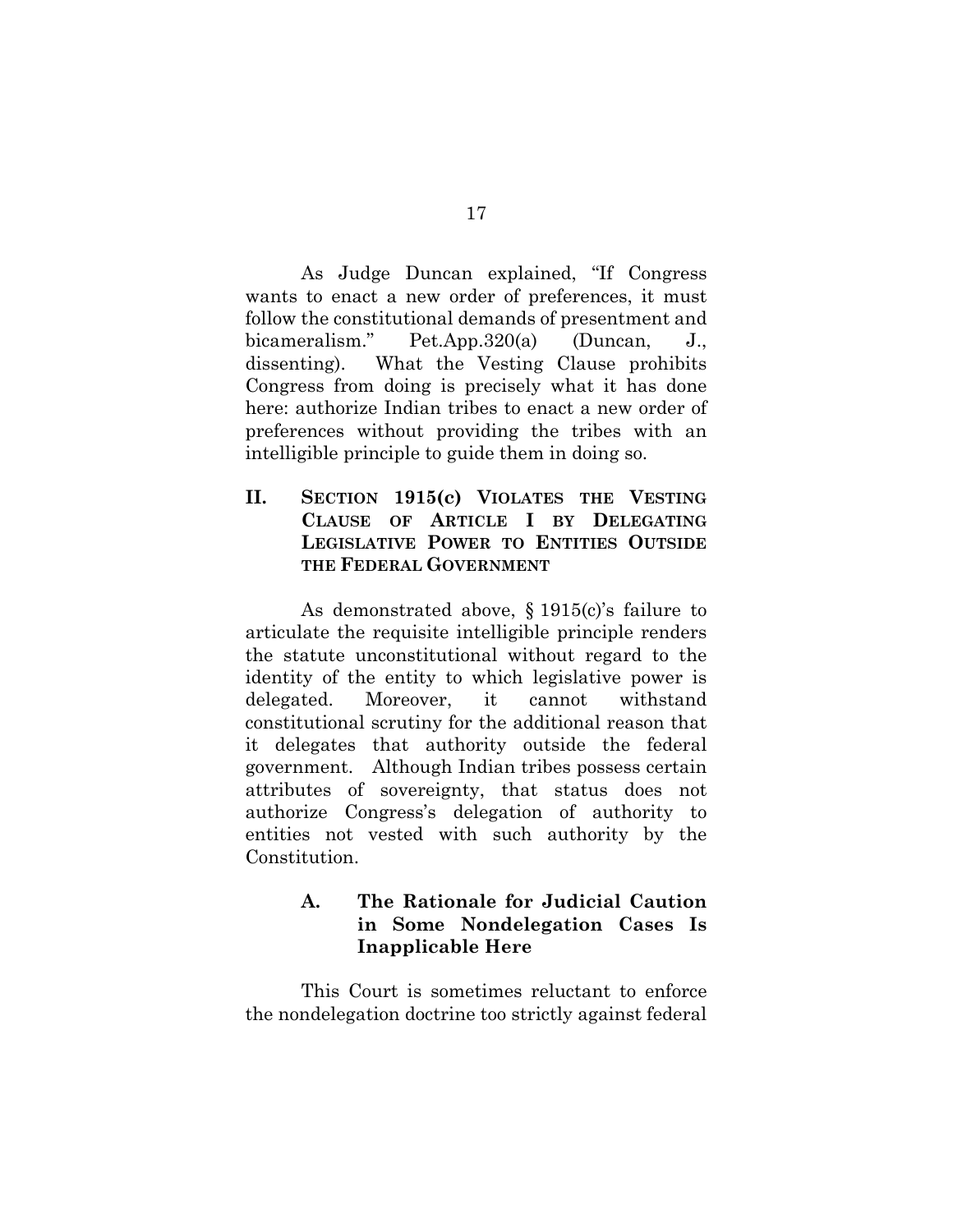agencies, reasoning that it can be difficult to differentiate between exercising legislative authority (forbidden) and the agencies' customary exercise of discretion in executing the law (constitutionally unproblematic). As the Court has observed, "A certain degree of discretion, and thus lawmaking, inheres in most executive or judicial action." *Whitman*, 531 U.S. at 475 (quoting *Mistretta*, 488 U.S. at 417 (Scalia, J., dissenting)). Justice Scalia explained his personal discomfort with overly strict enforcement of the nondelegation doctrine as follows:

> [W]hile the doctrine of unconstitutional delegation is unquestionably a fundamental element of our constitutional system, it is not an element readily enforceable by the courts. Once it is conceded, as it must be, that no statute can be entirely precise, and that some judgment, even some judgments involving policy considerations, must be left to the officers executing the law and to the judges applying it, the debate over unconstitutional delegation becomes a debate not over a point of principle but over a question of degree. … [I]t is small wonder that we have almost never felt qualified to second-guess Congress regarding the permissible degree of policy judgment that can be left to those executing or applying the law.

*Mistretta*, 488 U.S. at 415-16.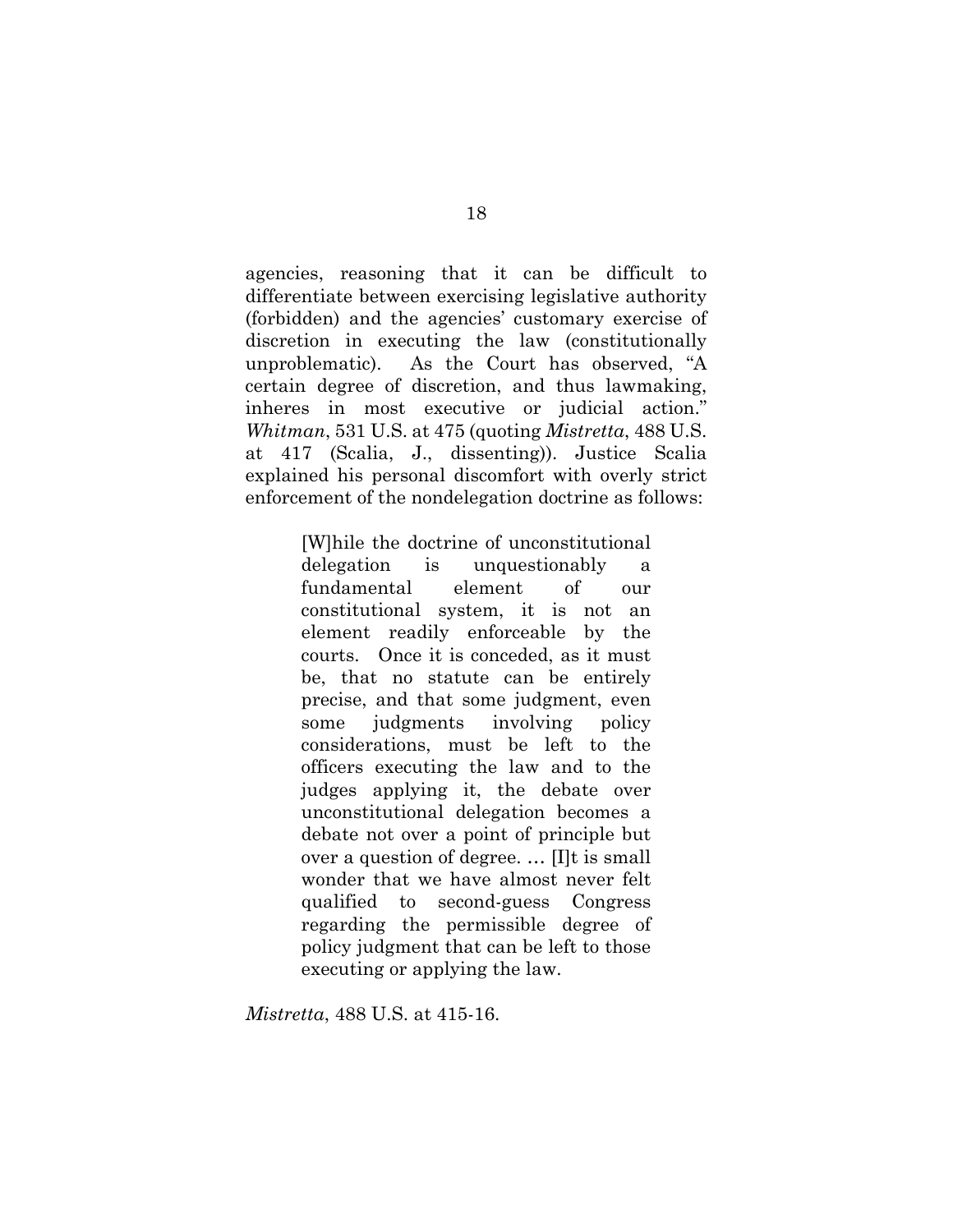But while Justice Scalia was reluctant to apply the intelligible-principle test too strictly to instances in which Congress has delegated some degree of discretionary authority to federal administrators, he balked at congressional delegation of such authority to officials located outside the federal government:

> Precisely because the scope of delegation is largely uncontrollable by the courts, we must be particularly rigorous in preserving the Constitution's structural restrictions that deter excessive delegation. The major one, it seems to me, is that the power to make law cannot be exercised by anyone other than Congress, except in conjunction with the lawful exercise of executive or judicial power.

#### *Id*. at 416-17.

While NCLA takes issue with Justice Scalia's reluctance to apply the intelligible-principle test rigorously, his rationale for drawing the line at delegation of lawmaking authority to officials not constitutionally authorized to exercise federal power is spot on. Article II does not vest such individuals with power to execute the law, and they thus lack the authority to exercise the discretion in executing the law to which federal agencies are entitled.<sup>9</sup>

<sup>9</sup> Nor does Article III grant federal judicial authority to individuals located outside the federal judiciary.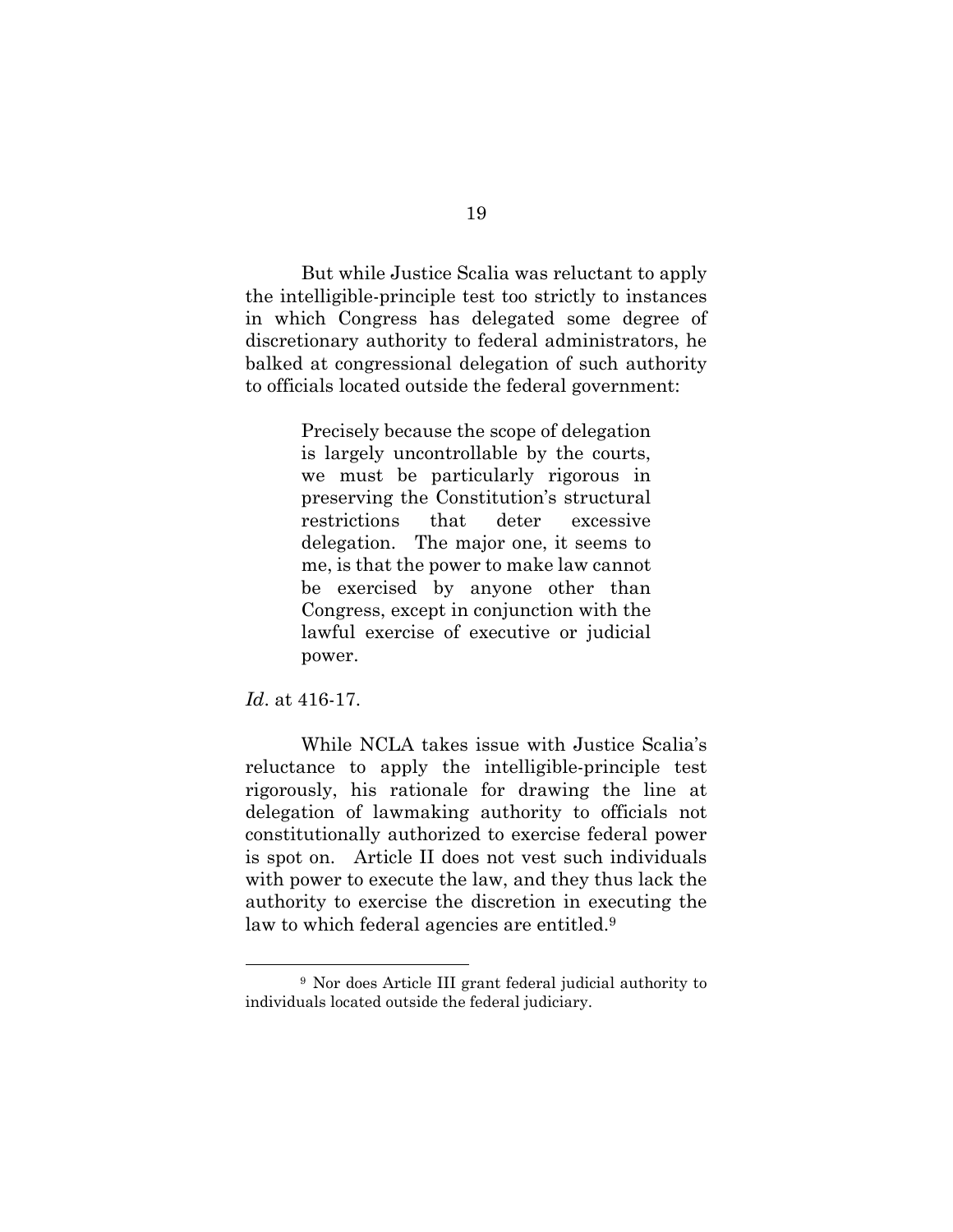Numerous court decisions have recognized the need to strictly guard against efforts to delegate federal legislative power to entities located outside the federal government. *See, e.g.*, *Carter*, 298 U.S. at 311 (describing delegation of legislative power to a private commission as "legislative delegation in its most obnoxious form"); *Ass'n of Am. R.Rs. v. Dep't of Transp.*, 721 F.3d 666, 670-74 (D.C. Cir. 2013), *vacated and remanded on other grounds*, 575 U.S. 43 (2015); *Nat'l Ass'n of Regul. Utility Comm'rs v. FCC*, 737 F.2d 1095, 1143 (D.C. Cir. 1984).

*See also Texas v. Comm'r*, 142 S. Ct. 1308, 309 (2022) (Alito, J., joined by Thomas and Gorsuch, JJ., statement respecting denial of cert.) (noting disapprovingly that "[w]hat was essentially a legislative determination … was made not by Congress or even by the Executive Branch but by a private group"); *Ass'n of Am. R.Rs.*, 575 U.S. at 61- 62 (Alito, J., concurring) (stating that "the formal reason why the Court does not enforce the nondelegation doctrine with more vigilance is that the other branches of Government have vested powers of their own that resemble lawmaking. … When it comes to private entities, however, there is not even a fig leaf of constitutional justification."); *Id.* at 87-88 (Thomas, J., concurring in the judgment) (stating that "our socalled 'private nondelegation doctrine' flows logically from the three Vesting Clauses" of Articles I, II, and III).

The power delegated to Indian tribes by 25 U.S.C. § 1915(c) is legislative in nature. It grants Indian tribes the unfettered authority to change the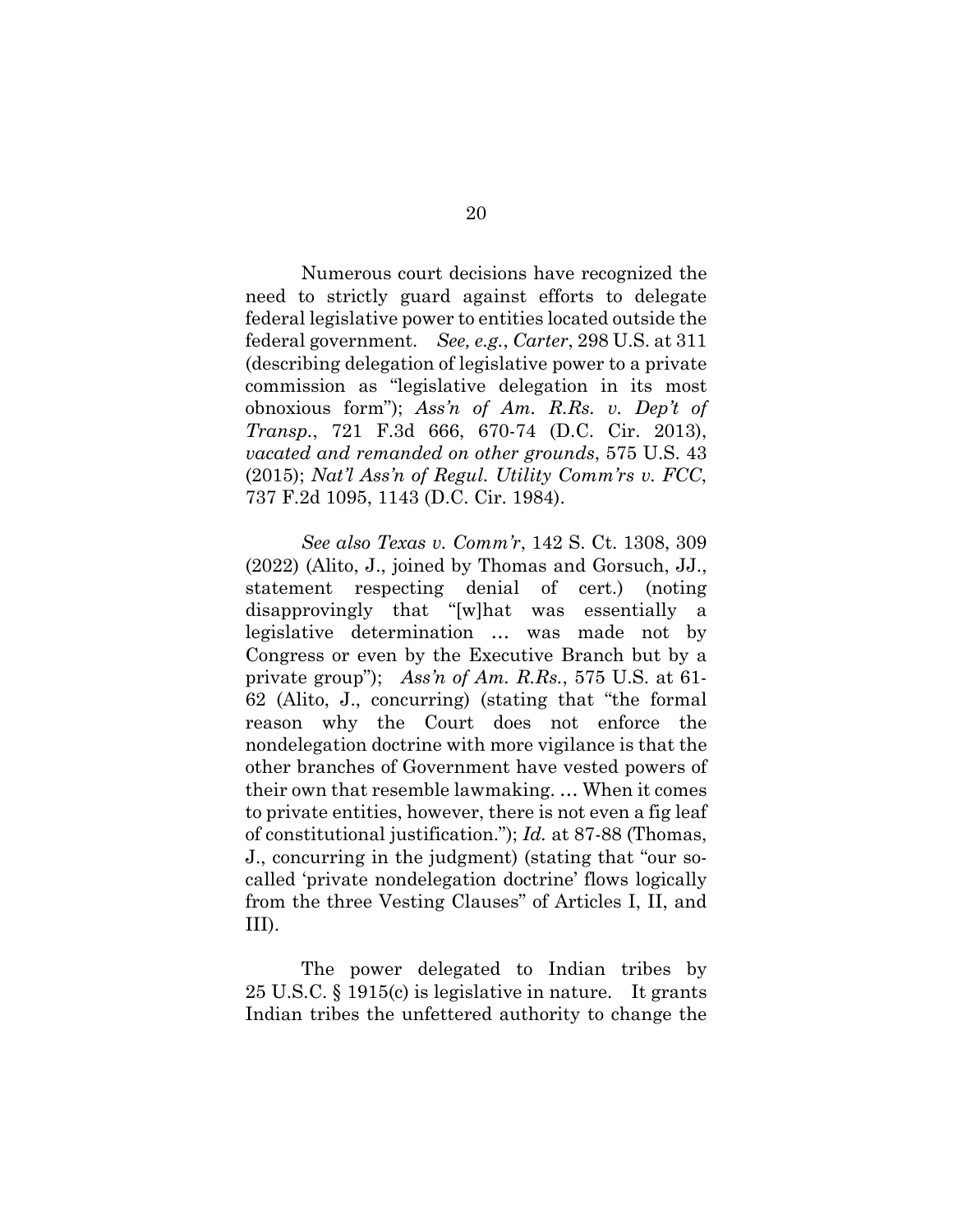law as written by Congress regarding placement priorities for Indian children. Indian tribes are not part of the federal government. Accordingly, § 1915(c) violates the Vesting Clause by delegating legislative authority to an entity outside the federal government.

### **B. The Attributes of Sovereignty Possessed by Indian Tribes Do Not Exempt Them from the Nondelegation Doctrine**

The *en banc* Fifth Circuit did not contest that 25 U.S.C. § 1915(c) authorizes the exercise of legislative power by Indian tribes. Instead, it pointed to "the inherent sovereign authority" of tribes and asserted that the statute "may arguably be justified by the fact that the Supreme Court has long recognized that Congress may incorporate the laws of another sovereign into federal law without violating the nondelegation doctrine." Pet.App.168a (citing *Sharpnack*, 355 U.S. at 293-94). The appeals court's assertion is based on an exaggerated sense of tribal sovereignty, and its reliance on *Sharpnack* is misplaced.

First, tribal sovereignty has "a unique and limited character." *Plains Com.*, 554 U.S. at 327 (quoting *United States v. Wheeler*, 435 U.S. 313, 323 (1978)). It "centers on the land held by the tribe and on tribal members within the reservation." *Ibid.* That limited sovereignty does not come into play in connection with  $\S 1915(c)$ . The statute delegates legislative power to Indian tribes over matters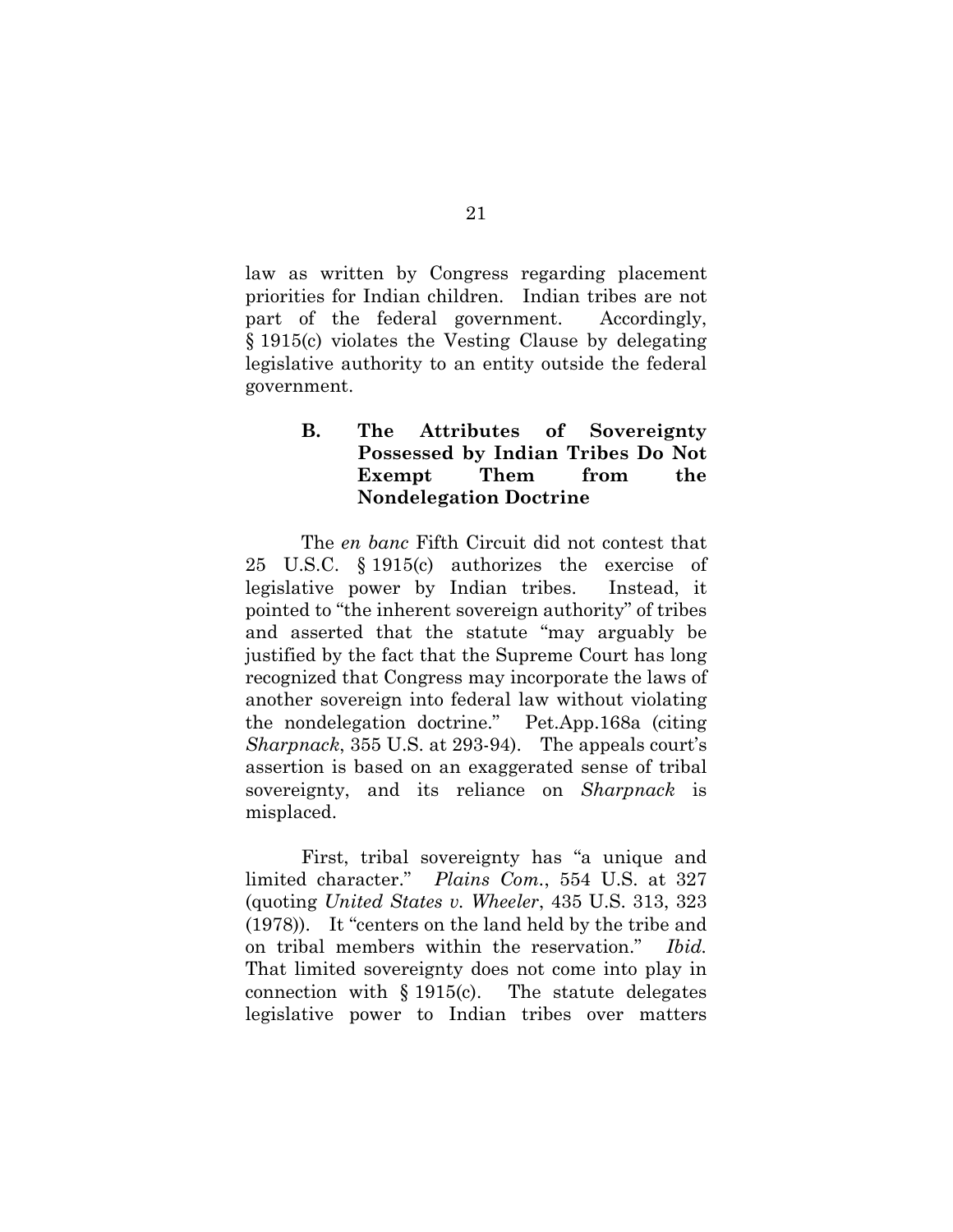unrelated to "the land held by the tribe" and "tribal members within the reservation"; § 1915(c) applies only to Indian children who do *not* reside on a reservation.

Nor does *Sharpnack* provide support for the decision below. *Sharpnack* rejected a constitutional challenge to the Assimilative Crimes Act of 1948 (ACA), 18 U.S.C. § 13, which makes the criminal law of a State applicable to conduct occurring in a federal enclave located within that State. The ACA incorporates both pre-existing state law and state law adopted following enactment of the ACA in 1948.

*Sharpnack* is a narrow decision limited to its unique facts. Between 1825 and 1948, Congress had adopted a series of similar statutes incorporating *existing* state criminal law into federal enclaves. But inevitable changes in state criminal law meant that each such statute eventually got out of whack with the law of the State in which any given federal enclave was located. The ACA attempted to solve that problem by incorporating state criminal law prospectively. Rejecting a claim that the ACA improperly delegated legislative power to the States, the Court explained:

> Having the power to assimilate [existing] state laws, Congress obviously has like power to renew such assimilation annually or daily in order to keep the laws in the enclaves current with those in the States. That being so, we conclude that Congress is within its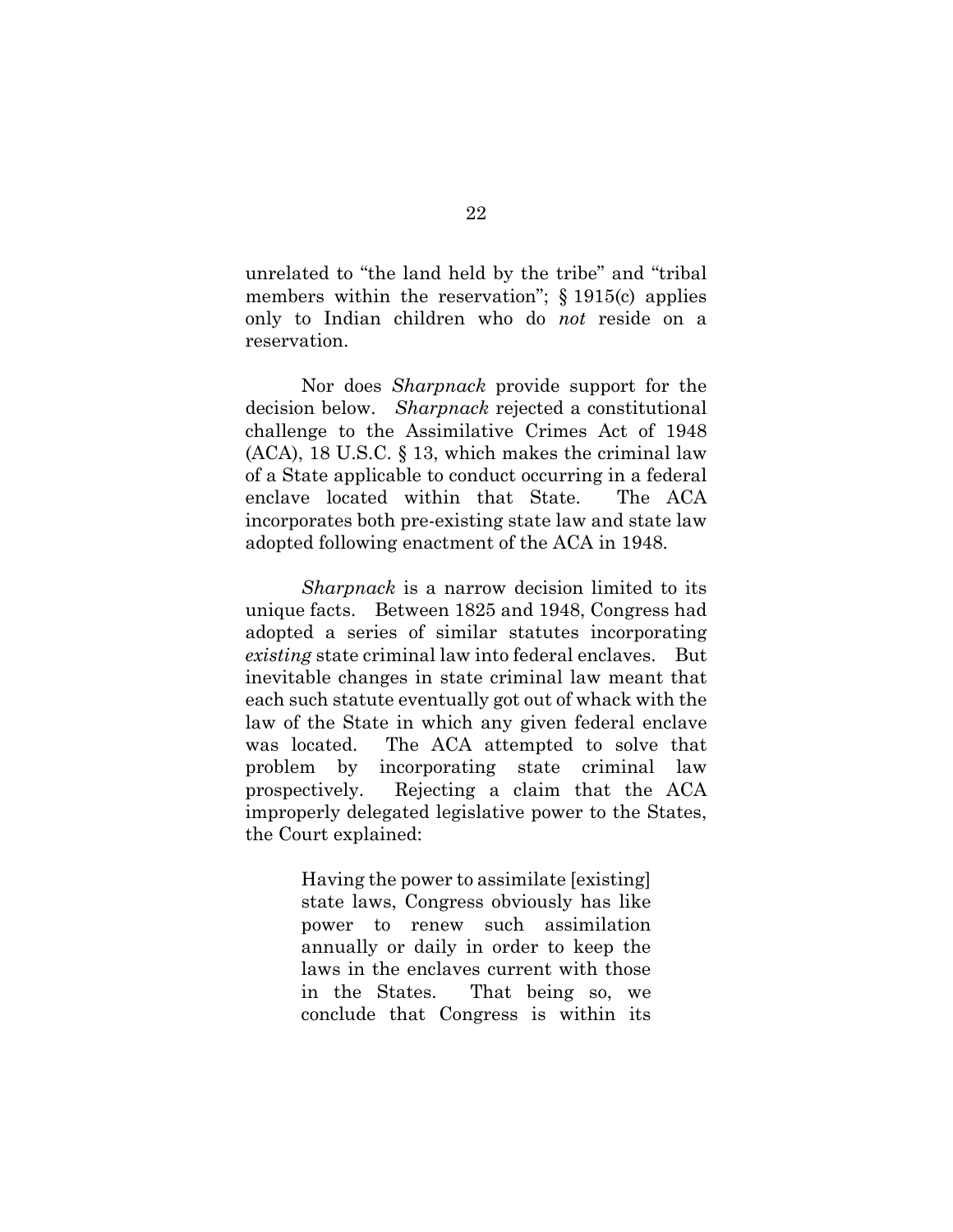constitutional powers and legislative discretion when, after 123 years of experience with the policy of conformity, it enacts that policy in its most complete and accurate form.

355 U.S. at 293-94. The Court concluded that "[t]his procedure is a practical accommodation of the mechanics of the legislative functions of State and Nation in the field of police power where it is especially appropriate to make federal regulation of local conduct conform to that already established by the State." *Id*. at 294. Section 1915(c) bears little relationship to the "continuing adoption" of state law at issue in *Sharpnack*.

> **C. The Constitution Does Not Authorize Congress to Delegate to Indian Tribes the Legislative Power Congress Possesses Under the Indian Commerce Clause**

The *en banc* Fifth Circuit also held that the Indian Commerce Clause empowers Congress to delegate legislative powers to Indian tribes in light of the tribes' "'independent authority over matters' relating to their 'internal and social relations.'" Pet.App.170a-172a (quoting *Mazurie*, 419 U.S. at 557). It reasoned that "because the authority to alter [Indian child] placement preferences is within Congress's power, Congress can validly delegate this authority to Indian tribes." *Id.* at 172a.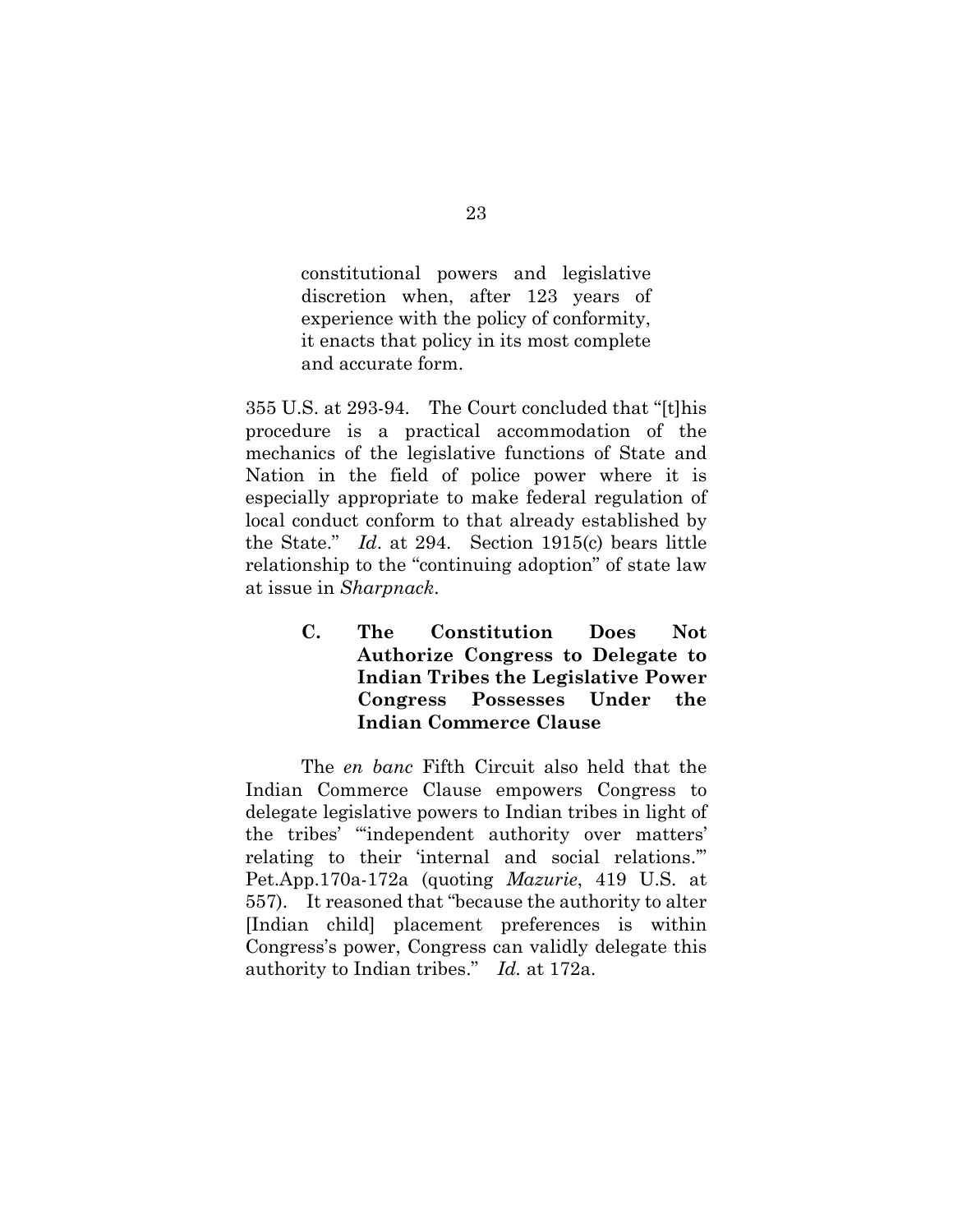The Fifth Circuit's assertion that the Indian Commerce Clause provides Congress with a free pass from Vesting Clause limitations is breathtaking in its scope and implications. In essence, the appeals court held that Congress may freely delegate to Indian tribes its legislative authority on *any* subject matter that Congress is authorized to regulate pursuant to the Indian Commerce Clause. *Id.* The flawed logic of that assertion, which finds no support in this Court's decisions, would entirely eviscerate the nondelegation doctrine. If Congress were entitled to delegate all the powers it possesses under the Indian Commerce Clause, it follows that Congress would likewise be permitted to delegate its powers under other Article I provisions—*e.g.,* the taxing power, the spending power, and the power to regulate interstate commerce. If Congress could delegate away these core legislative powers, there would be hardly any legislative power left that could not be delegated, and the nondelegation doctrine would be a dead letter.

The Fifth Circuit's reliance on *Mazurie* is misplaced. Contrary to the appeals court's assertion, the legislation at issue in that case did not delegate to Indian tribes the power to ban liquor sales on their reservations. Rather, a federal statute in existence at the time *already* imposed a ban on liquor sales in "Indian country," a term that encompassed most lands within Indian reservations. 419 U.S. at 547. The ban included an exception that permitted liquor sales in "Indian country" if, but only if, the local Indian tribe authorized the sales. *Id.* at 548 n.4. Martin and Margaret Mazurie were convicted of selling liquor in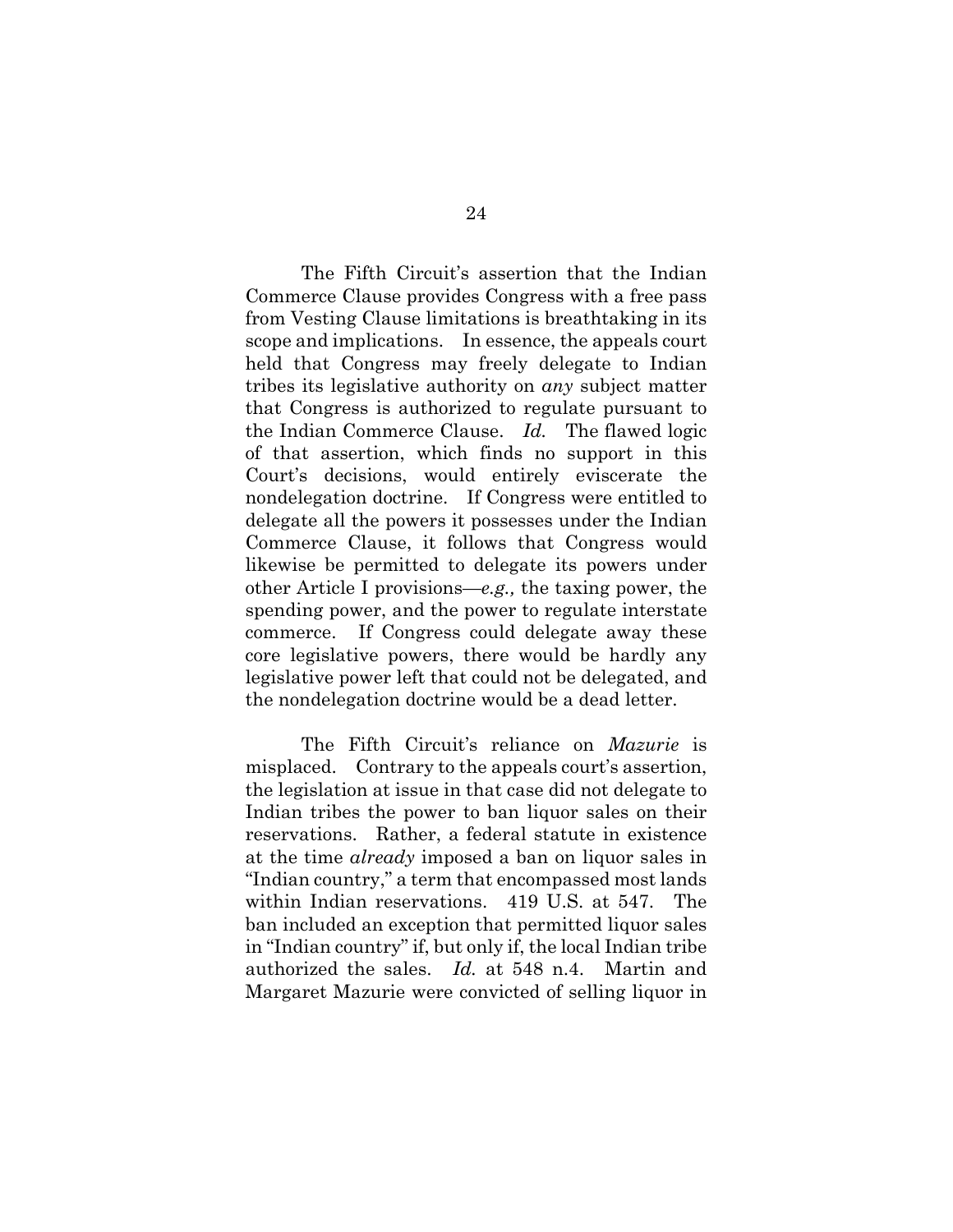"Indian country" after the local Indian tribe denied their application for a permit to do so.

The Court upheld the conviction, rejecting the defendants' contention that the statute was an unconstitutional delegation of legislative power. *Id.* at 556-58. The Court explained that it was "an important aspect of this case that Indian tribes are unique aggregations possessing attributes of sovereignty over both their members and their territories." *Id.* at 557. In other words, the "attributes of sovereignty" cited by *Mazurie* are of limited relevance to § 1915(c), a statute that seeks to grant Indian tribes legislative authority over nonmembers of the tribes and over matters far distant from Indian reservations.10

More importantly, the criminal conviction arose from a federal prosecution for violation of a law that explicitly prohibited the defendants' conduct, not as a result of legislative activity of third parties to whom Congress had delegated authority. Thus, regardless of whether Congress acted constitutionally

<sup>10</sup> The Court stated that limitations on Congress's authority to delegate its legislative powers to others are "less stringent in cases where the entity exercising the delegated authority itself possesses independent authority over the subject matter." *Ibid.* But the Court never suggested that the nondelegation doctrine is altogether inapplicable in such situations. Moreover, the Court's reference to "independent authority" is an acknowledgment that the Indian tribe in question would have been entitled to initiate its own criminal prosecution of the Mazuries, who were operating their business on land within the Indian reservation.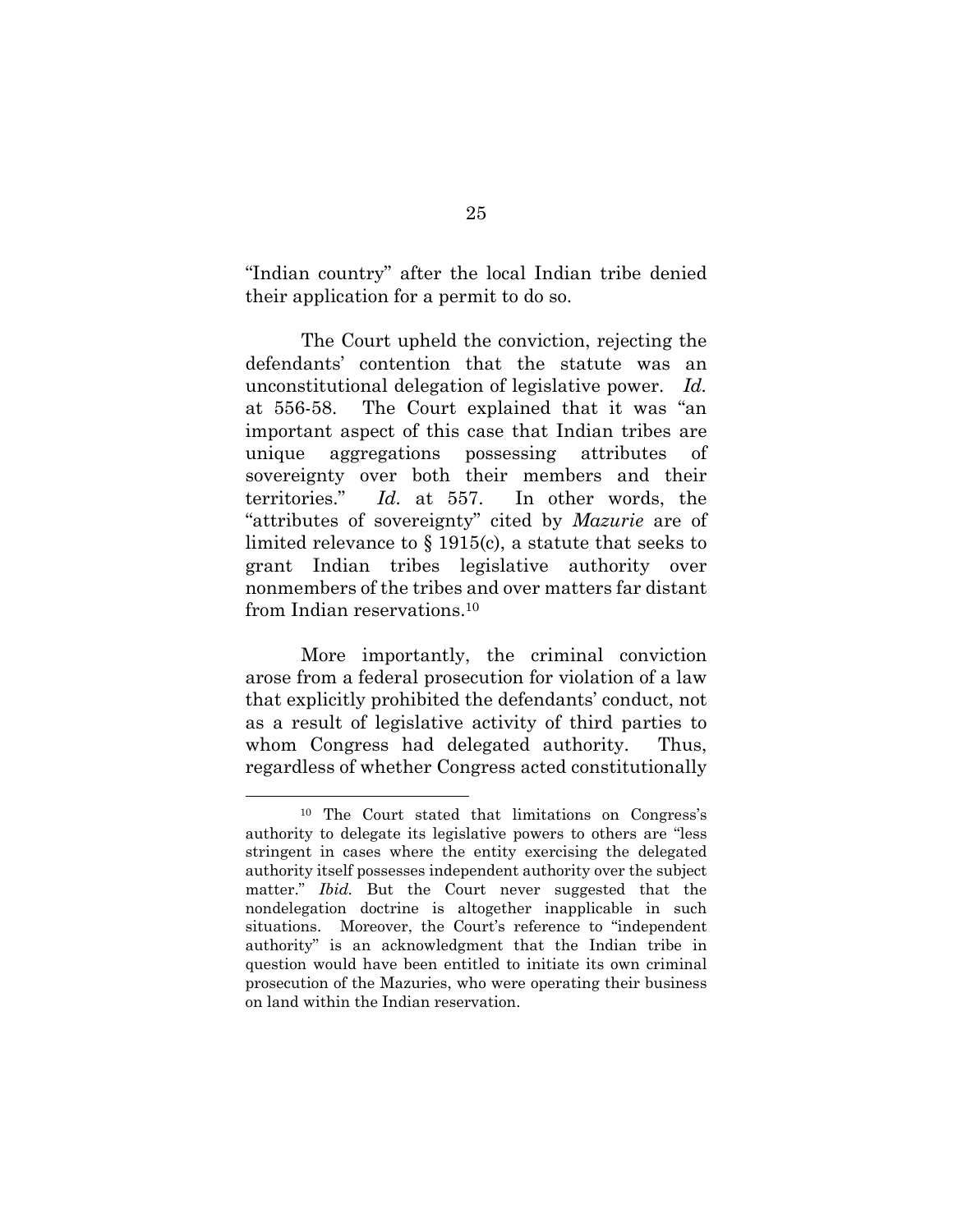in enacting a statutory exception that delegated to Indian tribes the right to legislatively override the ban on liquor sales, that statutory exception played no role in the Mazuries' conviction—the tribe on whose reservation the liquor sales occurred chose not to exercise its delegated authority.11 *Mazurie* thus is far afield from the facts of this case.

Other decisions relied on by the Fifth Circuit, Pet.App.178a, are even less relevant. The appeals court cited *Wilkerson v. Rahrer*, 140 U.S. 545, 562 (1891), in support of its claim that this Court "has long approved of federal statutes that permit another sovereign to supply key elements of the law." Pet.App.177a. *Wilkerson* did no such thing. That decision upheld a state-court criminal conviction for selling liquor in Kansas in violation of state law. In prior years, some courts had held that while Kansas could impose a ban on the sale of domestic liquor, the Commerce Clause prevented the application of the ban to imported liquor that remained in its original packaging. Thereafter, in the exercise of its Commerce Clause powers, Congress adopted the "Wilson Bill," which stated that imported liquor should be subject to state law to the same extent that the State regulated domestic liquor sales. 140 U.S. at 559-60. Contrary to the Fifth Circuit's claim, *Wilkerson* did not approve "federal statutes that

<sup>&</sup>lt;sup>11</sup> Moreover, there is considerable doubt that the statute actually delegated any meaningful authority to Indian tribes. *Mazurie* noted that the statute conditioned enactment of any tribal ordinance permitting liquor sales on approval by the Secretary of the Interior. *Id.* at 558 n.12.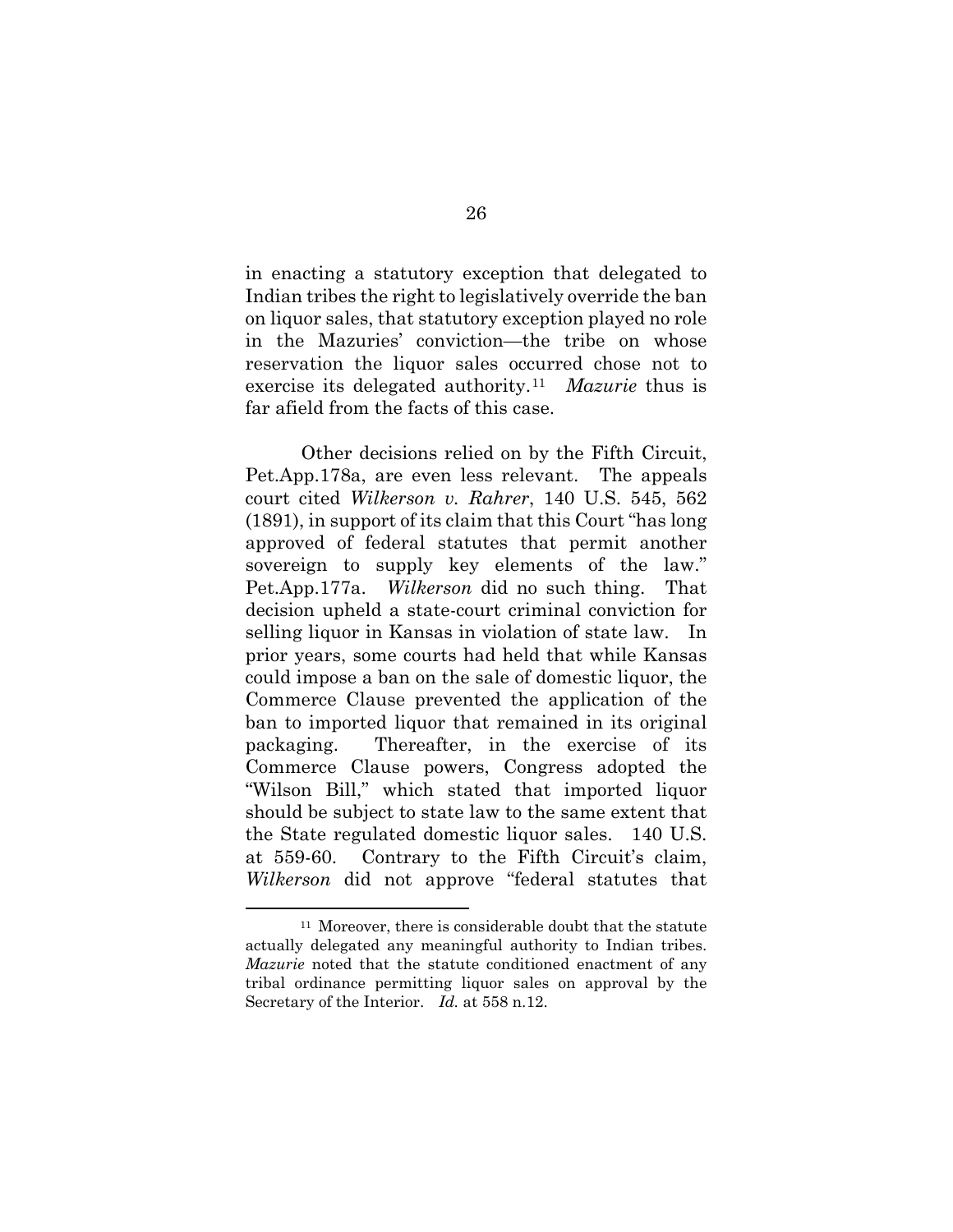permit another sovereign to supply key aspects of the [federal] law." Pet.App.177a. The Court simply upheld a law barring discrimination among different types of commerce; indeed, the Court stated explicitly that in adopting the Wilson Bill, "Congress has not attempted to delegate the power to regulate commerce." 140 U.S. at 561.

The Fifth Circuit's citation to *Gibbons v. Ogden*, 22 U.S. (9 Wheat.) 1 (1824), is similarly spurious. Pet.App.178a. *Gibbons* had absolutely nothing to do with constitutional limits on Congress's authority to delegate its legislative power. Rather, it addressed the authority of States to continue to regulate interstate commerce following adoption of the Constitution. Supporters of States' continued power to regulate cited a 1789 federal statute that incorporated into federal law all state laws regulating pilots. They argued that adoption of the statute was an acknowledgment of "a concurrent power in the States to regulate the conduct of pilots, and hence is inferred an admission of their concurrent right with Congress to regulate" interstate commerce. 22 U.S. at 80.

The Court held that no such inference could be drawn from adoption of the 1789 statute, stating that Congress incorporated state law into federal law as a matter of convenience until such time as it could adopt a regulatory system of its own. *Ibid*. The Court added, "Although Congress cannot enable a State to legislate, Congress may adopt the provisions of a State on any subject." *Ibid*.